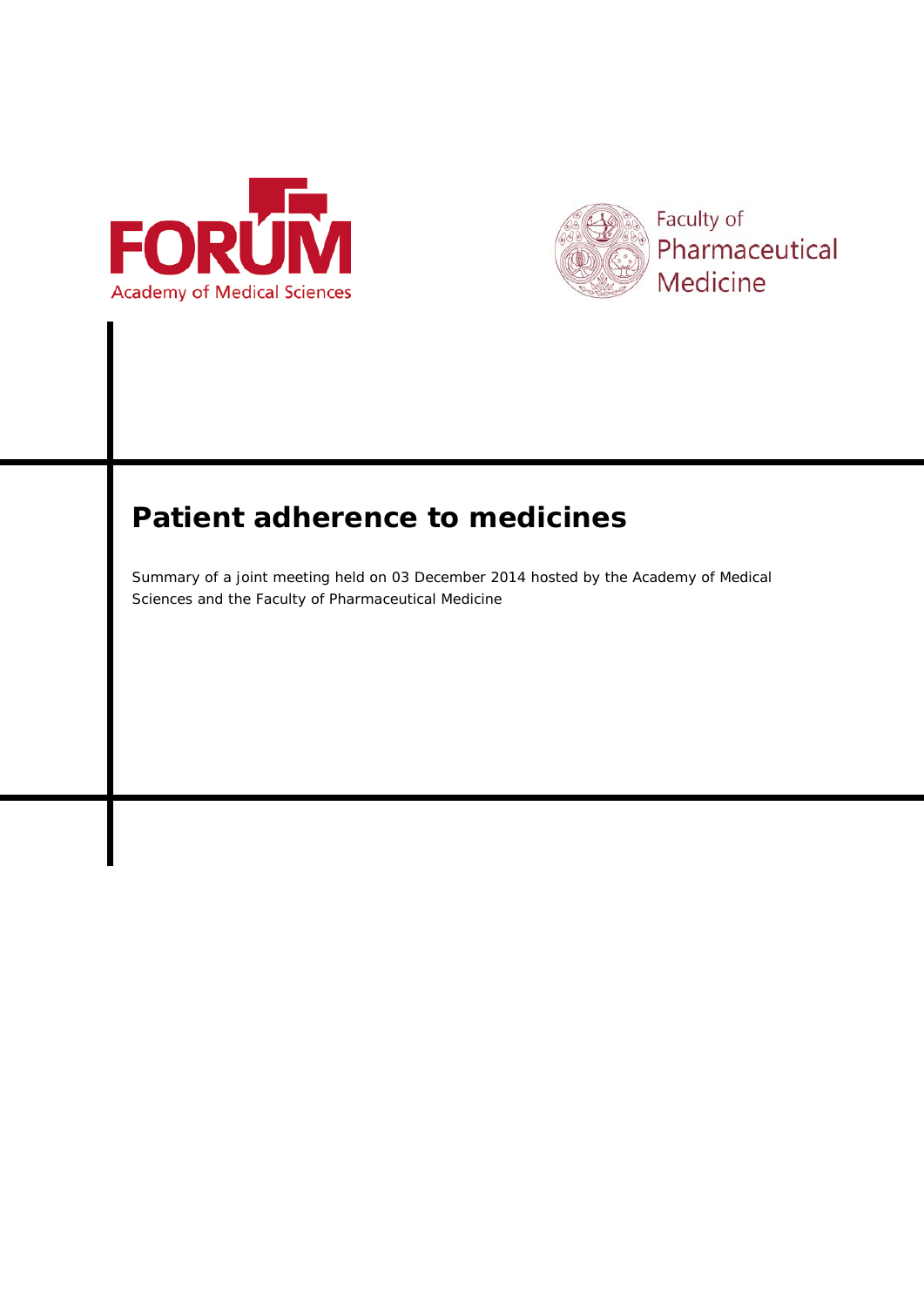#### **The Academy of Medical Sciences**

The Academy of Medical Sciences is the independent body in the UK representing the diversity of medical science. Our mission is to promote medical science and its translation into benefits for society. The Academy's elected Fellows are the United Kingdom's leading medical scientists from hospitals, academia, industry and the public service. We work with them to promote excellence, influence policy to improve health and wealth, nurture the next generation of medical researchers, link academia, industry and the NHS, seize international opportunities and encourage dialogue about the medical sciences.

#### **The Academy of Medical Sciences' FORUM**

The Academy's FORUM was established in 2003 to recognise the role of industry in medical research, and to catalyse connections across industry and academia. Since then, a range of FORUM activities and events have brought together researchers, research funders and research users from across academia, industry, government, and the charity, healthcare and regulatory sectors. The FORUM is a major component of the Academy's work to deliver the strategic objective of 'linking academia, industry and the NHS' and its success relies on supporter organisations who make an annual donation. We are grateful for the support provided by the members and are keen to encourage more organisations to take part. If you would like information on becoming a member please contact [FORUM@acmedsci.ac.uk.](mailto:FORUM@acmedsci.ac.uk)

# **The Faculty of Pharmaceutical Medicine**

The Faculty of Pharmaceutical Medicine is a professional membership organisation and standard-setting body, with 1,500 members, who are practising or retired pharmaceutical physicians or those with a professional interest in the specialty. Our mission is to advance the science and practice of pharmaceutical medicine by working to develop and maintain competence, ethics and integrity and the highest professional standards in the specialty for the benefit of the public. Pharmaceutical medicine is a medical specialty concerned with the discovery, development, evaluation, licensing and monitoring of medicines and the medical aspects of their marketing. The Faculty is a registered charity and therefore ultimately exists for the benefit of patients and the public.

#### **Disclaimer**

This document reflects the views of participants expressed at the meeting and does not necessarily represent the views of all participants, the Academy of Medical Sciences or the Faculty of Pharmaceutical Medicine. For further information, please contact Dr Claire Cope, Senior Policy Officer at the Academy of Medical Sciences (claire.cope@acmedsci.ac.uk, (0)20 3176 2164).

All web references were accessed in March 2015.

© Academy of Medical Sciences 2015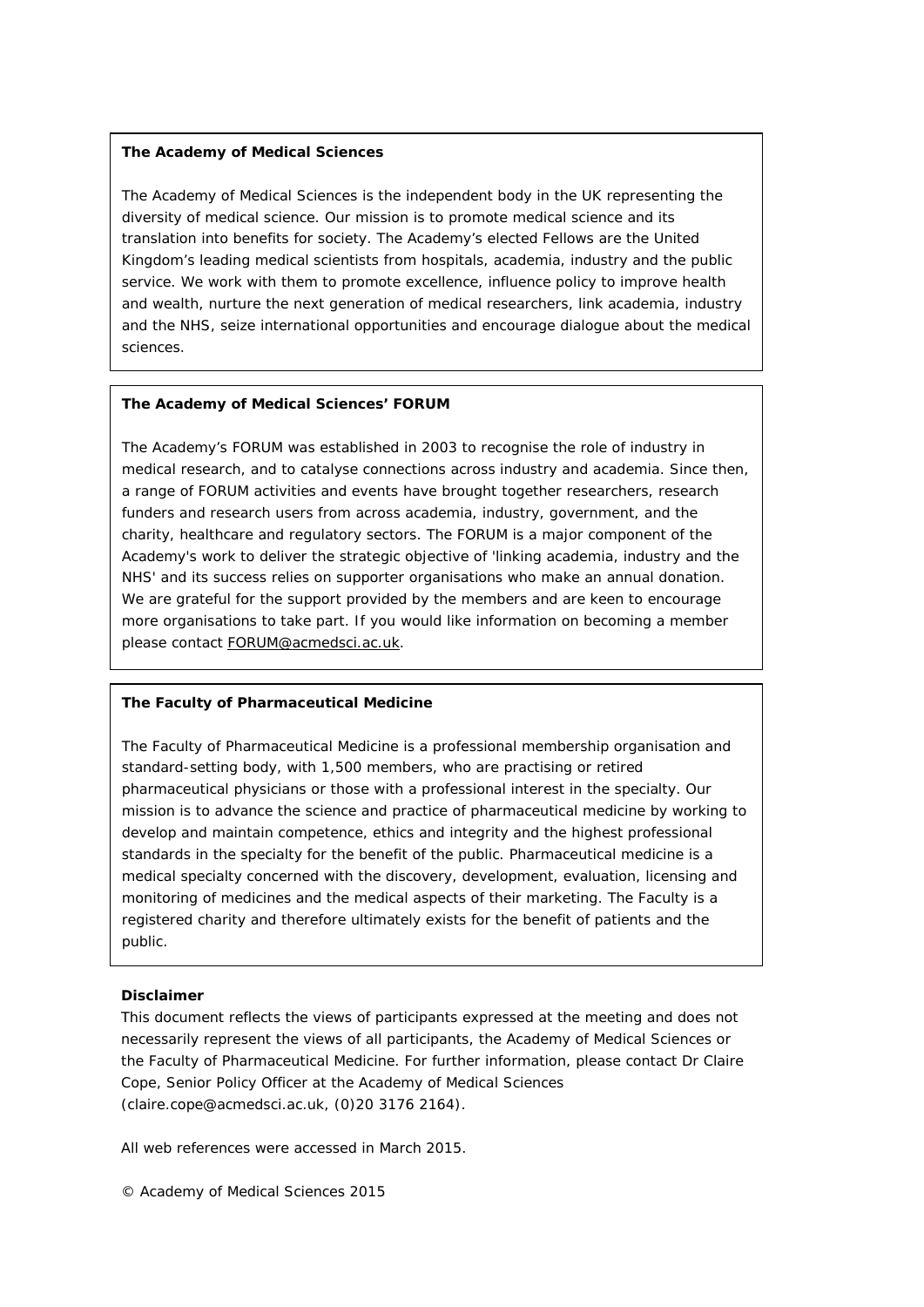# Contents

| Executive summary                                                                                          | 5  |
|------------------------------------------------------------------------------------------------------------|----|
| Introduction                                                                                               | 7  |
| Session I Speakers' presentations                                                                          | 9  |
| Session II Discussion session                                                                              | 21 |
| Appendix I Programme                                                                                       | 27 |
| Appendix II Delegates                                                                                      | 29 |
| Appendix III References for the tables describing medicines and adherence<br>policies in the UK and beyond | 31 |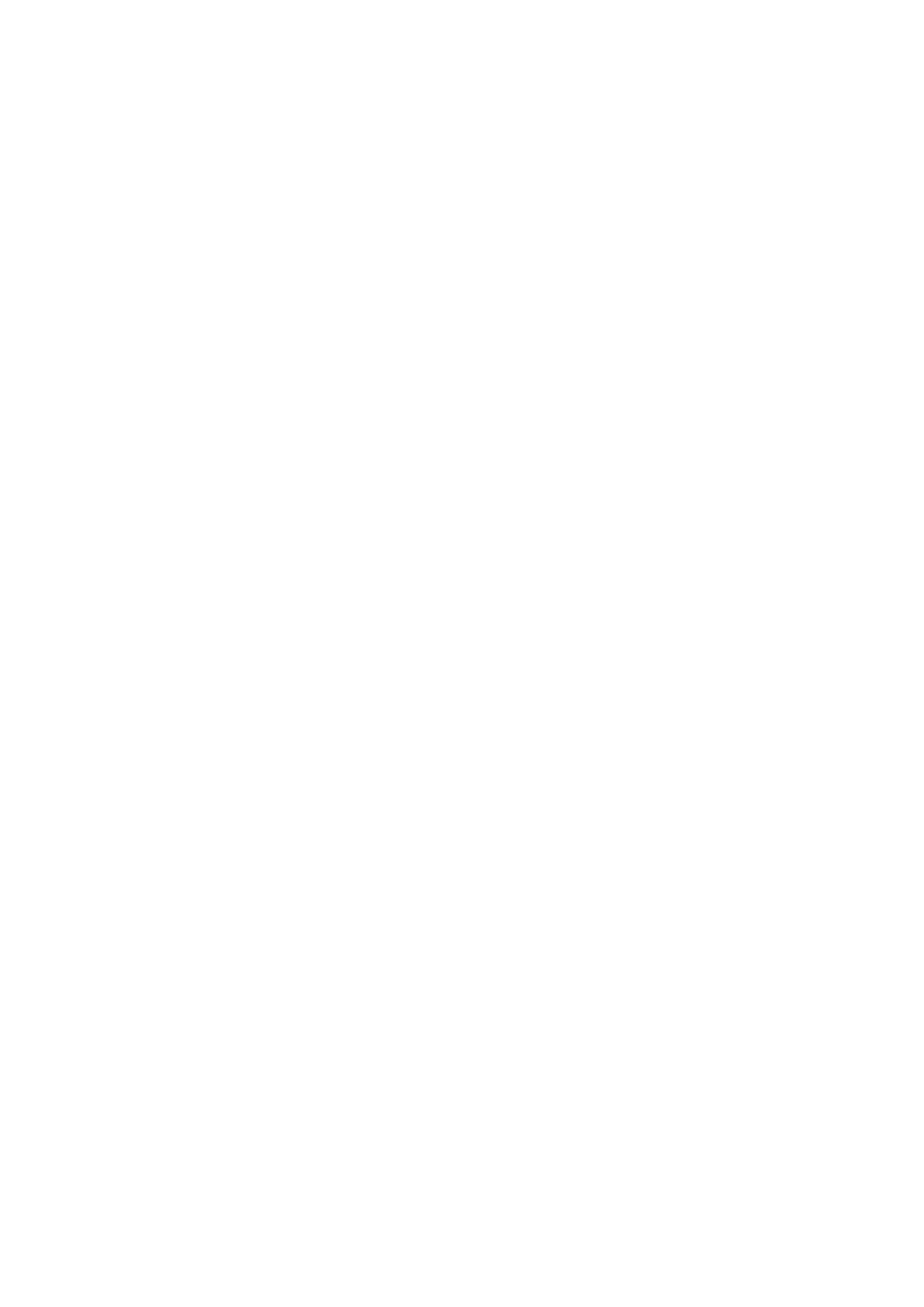## Executive summary

Adherence to medicines is vital for effective treatment regimes. A lack of adherence can render treatments ineffective and even harmful in some cases. Additionally, poor adherence represents an economic loss to the healthcare system and to society. It is estimated that between 30-50% of patients taking medicines for chronic conditions do not take their medicines as prescribed, and wasted medicines are thought to cost the NHS in England around £300 million per year, a figure which does not take into account the resultant costs of avoidable illness, further treatments and hospital admissions.<sup>[1](#page-4-0),[2](#page-4-1)</sup>

On 03 December 2014, the Academy of Medical Sciences, in partnership with the Faculty of Pharmaceutical Medicine, convened a meeting to identify the key challenges and opportunities of better adherence to medicines. The meeting brought together key stakeholders from academia, the pharmaceutical industry and the healthcare sector, along with ethicists, economists and patient representatives to explore stakeholders' roles and responsibilities in improving adherence to medicines, facilitate interactions between them, and work towards identifying solutions to this issue.

The meeting was divided into two sessions:

- The morning session consisted of five short talks outlining the background to the meeting.
- The afternoon session provided an opportunity for delegates to devise and discuss potential solutions to tackle non-adherence with colleagues from across the healthcare landscape.

The meeting highlighted several key considerations for enhancing adherence to medicines. These included:

- The need for greater priority to be given to tackling the challenge of non-adherence if the healthcare system is to succeed in ensuring best outcomes for patients.
- The need to better acknowledge that the problem of non-adherence lies within the wider healthcare system and not just with patients. As such, a coordinated response from the whole community will be necessary to address this issue.
- The importance of carefully examining how to best allocate effort and resources in addressing non-adherence. A better understanding of the root causes will help in this regard.
- The importance of engaging and better communicating with patients, and developing a deeper understanding of their experiences and expectations. Where possible, patients should be involved in shared decision-making with their healthcare provider, should they wish to participate more in their treatments options.
- The necessity to incorporate messages on medicines adherence into medical training. Increased emphasis should also be put on developing communication skills and on highlighting the importance of considering patients' values and preferences in treatment decisions.

<span id="page-4-1"></span><span id="page-4-0"></span><sup>&</sup>lt;sup>1</sup> York Health Economics Consortium and the School of Pharmacy, University of London (2010). *Evaluation of the Scale, Causes and Costs of Wasted Medicines*.<http://eprints.pharmacy.ac.uk/2605/> <sup>2</sup> Royal Pharmaceutical Society (2014). *New Medicines, Better Medicines, Better Use of Medicines*. <http://www.rpharms.com/promoting-pharmacy-pdfs/nmbmbu---full-report.pdf>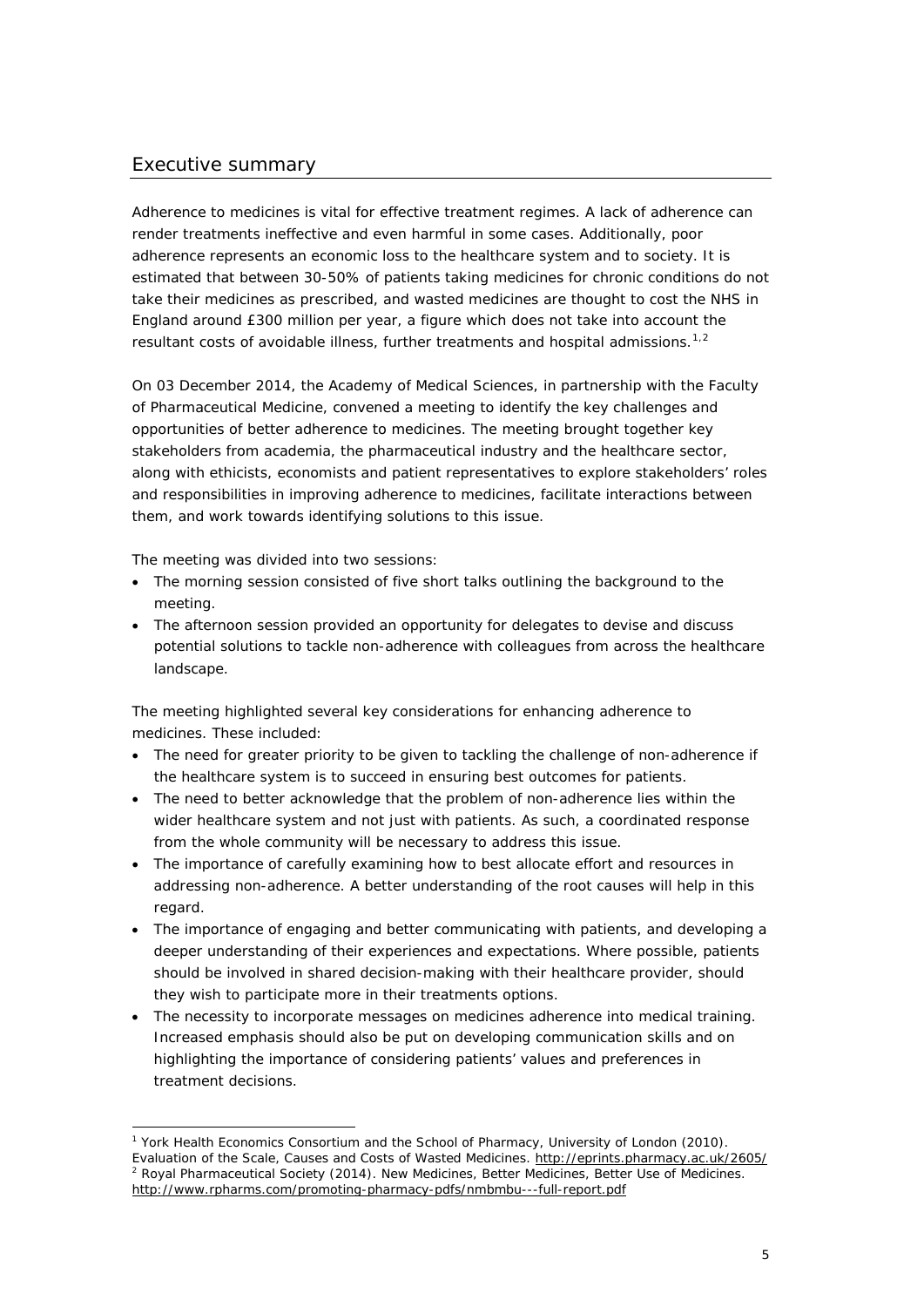- The necessity to develop and implement tools capable of more accurately monitoring adherence, in order to better estimate the prevalence and nature of the problem.
- The utilisation of new technologies to improve adherence to medicines, complementing – not substituting – the work of healthcare providers. Various new technologies, such as reminders, automated pill boxes and mobile phone applications to name a few, are already on the market and should be used to their full potential to enhance medicines adherence.

The challenges and proposed solutions identified in this report represent the views of the participants at this meeting, and will need to be carefully considered in devising efficient ways to address non-adherence to medicines. Further dialogue between all the stakeholders involved will be crucial in ensuring a coordinated approach, which puts the patient at the centre of the discussions.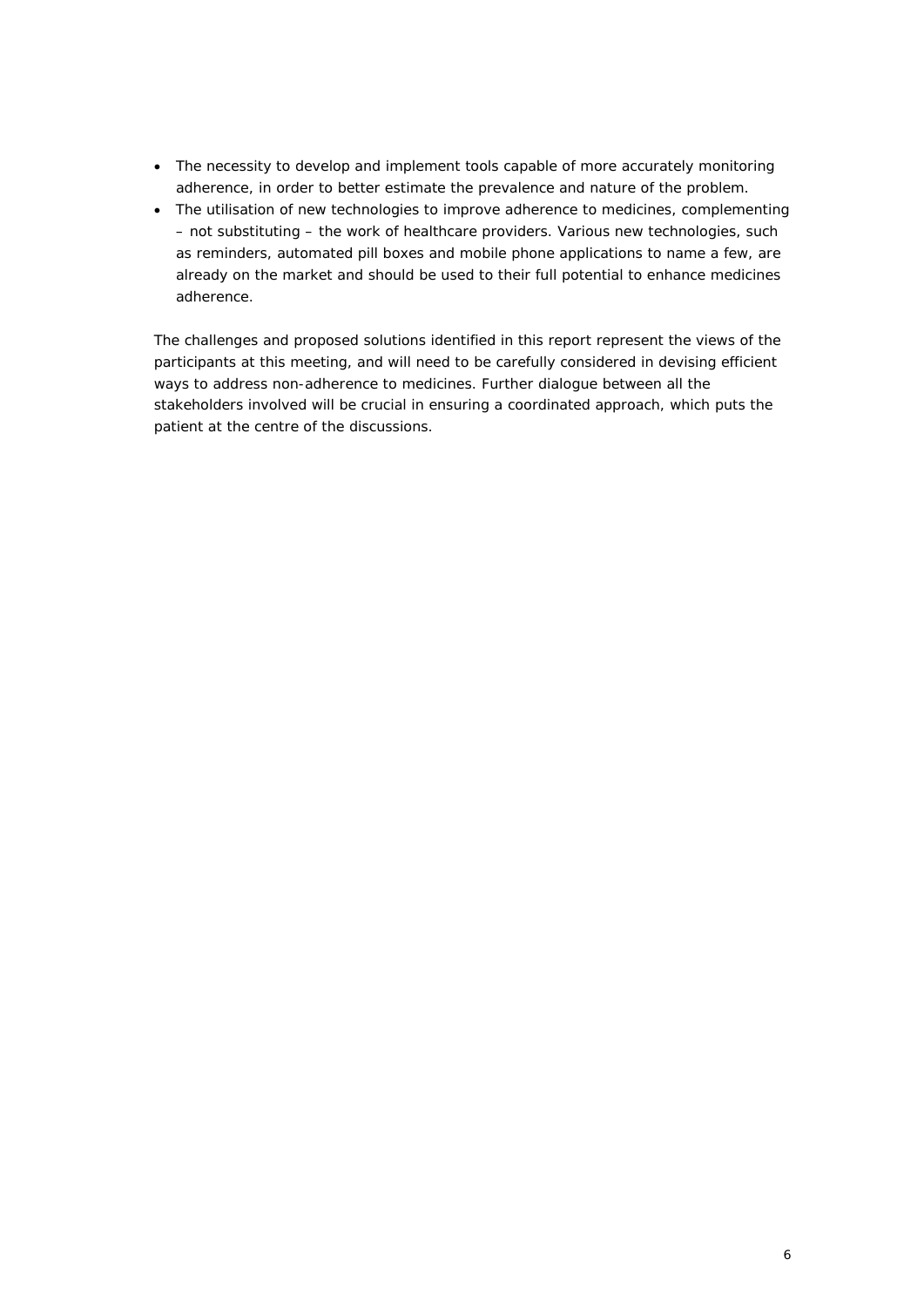## Introduction

Adherence to medicines is vital for effective treatment regimes. A lack of adherence can render treatments ineffective and even harmful in some cases. The former US General Surgeon, Dr C. Everett Koop's quote '*drugs don't work in patients who don't take them*' neatly encapsulates the problems of poor adherence.<sup>[3](#page-6-0)</sup> Not only does it waste medicines, but it also makes it impossible to know what the best treatment for a particular patient would be. Opportune periods for treatment during which a correctly prescribed and adhered to medicine would most likely be effective may also be wasted, potentially leading to reduced treatment options once the patient's health has declined and the disease worsened.

In addition to its impact on patient outcomes, poor adherence represents an economic loss to the healthcare system and to society. Indeed, it is estimated that between 30- 50% of patients taking medicines for chronic conditions do not take their medicines as prescribed, and wasted medicines are thought to cost the NHS in England around £300 million per year, a figure which does not take into account the resultant costs of avoidable illness, further treatments and hospital admissions. $4,5$  $4,5$  Poor adherence can also contribute to the emergence of resistance to antimicrobials, which has both individual and broader population health implications. [6](#page-6-3),[7,](#page-6-4)[8](#page-6-5)

In an effort to increase adherence, emphasis has been put on communicating effectively with patients to best inform them about how to make the most of their prescribed treatments. Other schemes include improved prescribing, new approaches to administration, and the use of new technologies to monitor or remind patients to take their medicines appropriately.

On 03 December 2014, the Academy of Medical Sciences, in partnership with the Faculty of Pharmaceutical Medicine, convened a meeting to discuss these issues. The meeting was chaired by Sir Alasdair Breckenridge CBE FRSE FMedSci and Professor Tim Higenbottam FRCP FFPM and brought together key stakeholders from across the health and research system. Short presentations were delivered by:

- **Professor Rob Horne**, Professor of Behavioural Medicine, University College London
- **Professor David Taylor**, Professor of Pharmaceutical and Public Health Policy, University College London School of Pharmacy
- **Professor John Urquhart**, Senior Scientific Advisor and Co-Founder, AARDEX-MWV Healthcare

<span id="page-6-0"></span> <sup>3</sup> Osterberg L & Blaschke T (2005). *Adherence to Medication*. New England Journal of Medicine **353**, 487-497.

<span id="page-6-2"></span><span id="page-6-1"></span><sup>4</sup> York Health Economics Consortium and the School of Pharmacy, University of London (2010). *Evaluation of the Scale, Causes and Costs of Wasted Medicines*.<http://eprints.pharmacy.ac.uk/2605/> <sup>5</sup> Royal Pharmaceutical Society (2014). *New Medicines, Better Medicines, Better Use of Medicines*. <http://www.rpharms.com/promoting-pharmacy-pdfs/nmbmbu---full-report.pdf>

<span id="page-6-3"></span><sup>6</sup> Vrijens B & Urquhart J (2005). *Patient adherence to prescribed antimicrobial drug dosing regimens*. Journal of Antimicrobial Chemotherapy **55**, 616-627.

<span id="page-6-4"></span><sup>7</sup> Thomas JK, *et al*. (1998). *Pharmacodynamic evaluation of factors associated with the development of bacterial resistance in acutely ill patients during therapy*. Antimicrobial Agents and Chemotherapy **42**, 521–527.

<span id="page-6-5"></span><sup>8</sup> Guillemot D, *et al*. (1998) *Low dosage and long treatment duration of ß-lactam: risk factors for carriage of penicillin-resistant Streptococcus pneumoniae*. JAMA **279**, 365–370.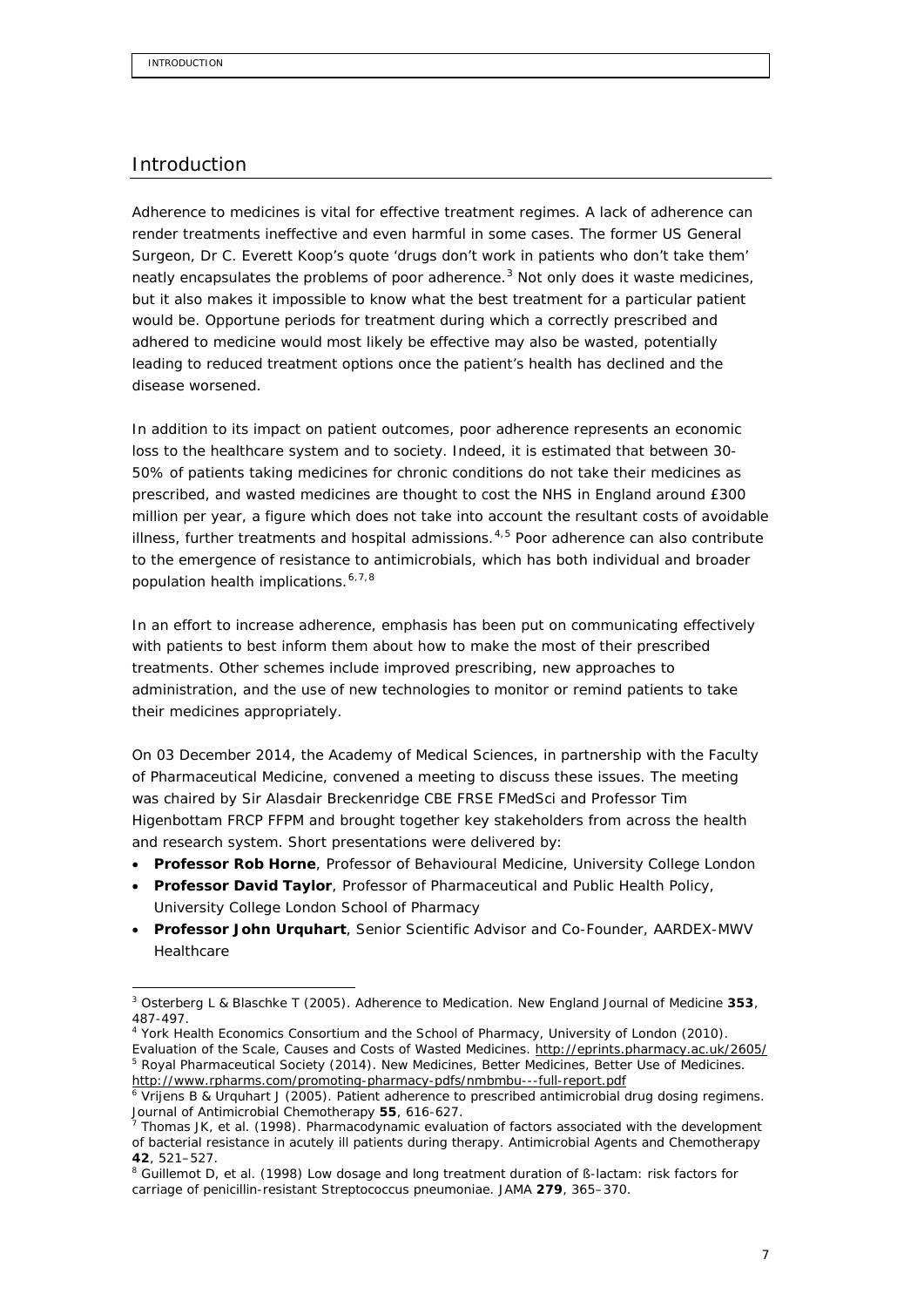- **Professor Richard Ashcroft**, Professor of Bioethics, Queen Mary University of London
- **Dr Keith Ridge CBE**, Chief Pharmaceutical Officer, Department of Health

This report provides a summary of the speakers' presentations and the lively discussion session that followed.<sup>[9](#page-7-0)</sup>

<span id="page-7-0"></span><sup>&</sup>lt;sup>9</sup> The speakers' slides are available to download from our website[: www.acmedsci.ac.uk.](http://www.acmedsci.ac.uk/)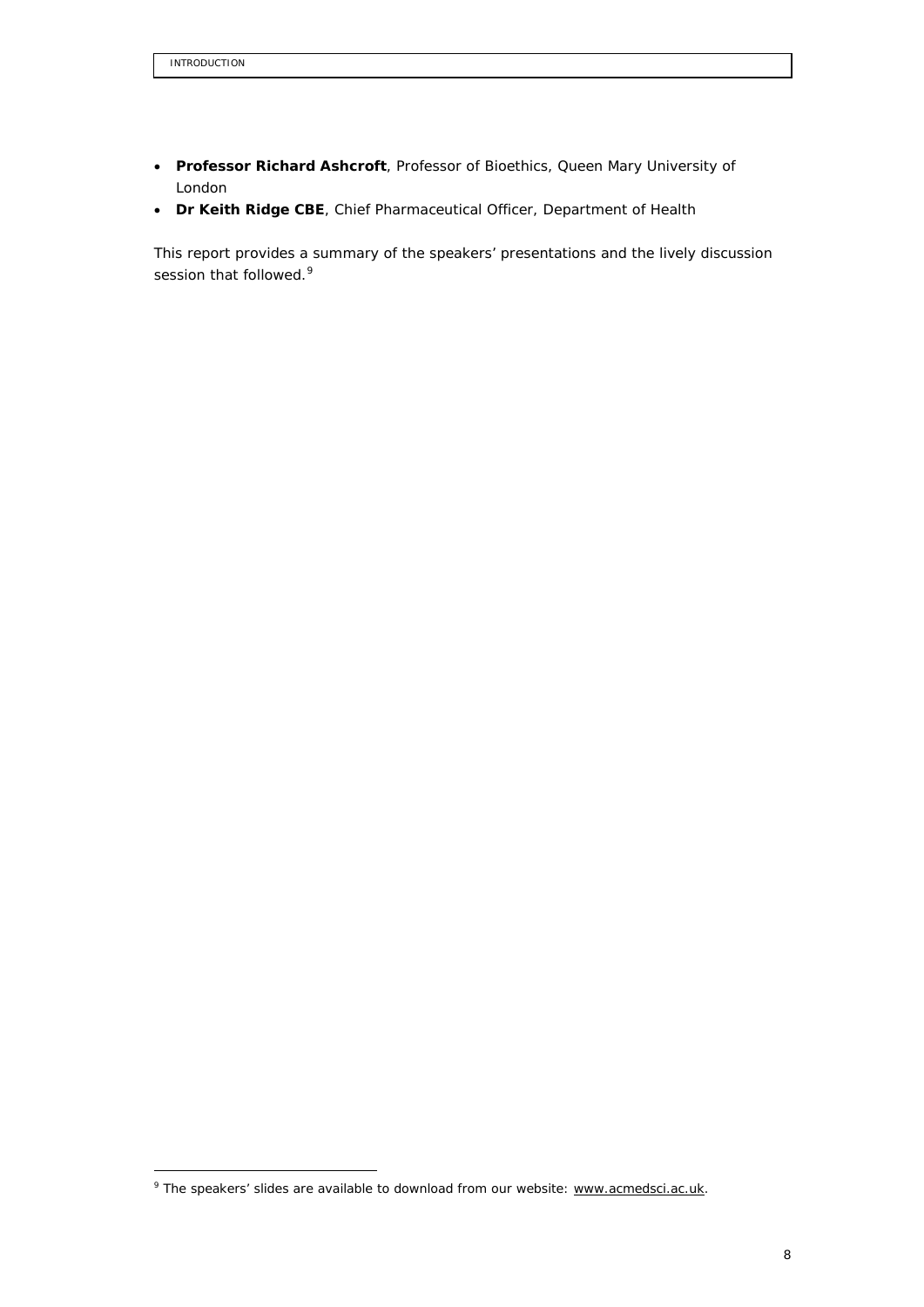## Session I Speakers' presentations

Sir Alasdair Breckenridge CBE FRSE FMedSci launched the meeting by giving an overview of the issues associated with poor adherence to medicines. He outlined its negative impact on patient outcomes but also the concerning economic loss it causes and which cannot be ignored in these times of austerity. He questioned why non-adherence is still common in practice, raising the ethical and economic implications, and the role of detection, monitoring and new technologies in tackling this issue. He highlighted motivation and behaviour as two important factors affecting adherence to treatment, with patient populations requiring extensive behavioural change and with little motivation to adhere to therapy perhaps being the most challenging to address.

#### **Behavioural aspects of patient adherence**

Professor Rob Horne, Professor of Behavioural Medicine, University College London

Professor Rob Horne emphasised that patient behaviour is the final link for effective treatments to translate into health gains and outlined the Perceptions and Practicalities Approach (PAPA) to understanding non-adherence. Non-adherence can be both intentional and unintentional, driven by overlapping conscious processes (e.g. decisions about whether and how to take the medicine), and unconscious processes (e.g. effects of environmental cues and habit that one does not think about). Adherence/non-adherence is a variable behaviour, rather than a trait characteristic, and is best understood in terms of the individual's encounter with the specific treatment. To facilitate optimal adherence, support needs to address both the perceptual factors (e.g. beliefs, preferences and incentives) and the practical factors (e.g. capacity and resources), influencing the individual's motivation and ability to initiate and persist with the treatment.

The patient's beliefs about the treatment are a crucial factor, often neglected in clinical care. A recent meta-analysis of 94 studies spanning 24 long-term conditions and involving over 25,000 patients from 18 countries showed that a patient's decision to take a medicine is often a balance between their perceptions of personal need for the medicine (necessity beliefs) and concerns about potential adverse consequences of taking it.<sup>[10](#page-8-0)</sup> Such concerns go well beyond side effects and include primarily worries about the long term effects of medicines, and fears over how regular use will affect long term efficacy and potential dependency. These concerns can be influenced by a variety of factors including beliefs, misinformation and shared experiences, which are easily disseminated over the internet.

Professor Horne suggested that to be convinced of a treatment's necessity, patients need to perceive a 'common sense fit' between their illness and the proposed treatment. However, there is a mix of beliefs around medicines amongst the public that range from the view that medicines are over-prescribed, harmful or addictive, to the view that the

<span id="page-8-0"></span> <sup>10</sup> Horne R *et al*. (2013). *Understanding Patients' Adherence-Related Beliefs about Medicines Prescribed for Long-Term Conditions: A Meta-Analytic Review of the Necessity-Concerns Framework*. PLoS ONE **8(12)**, e80633.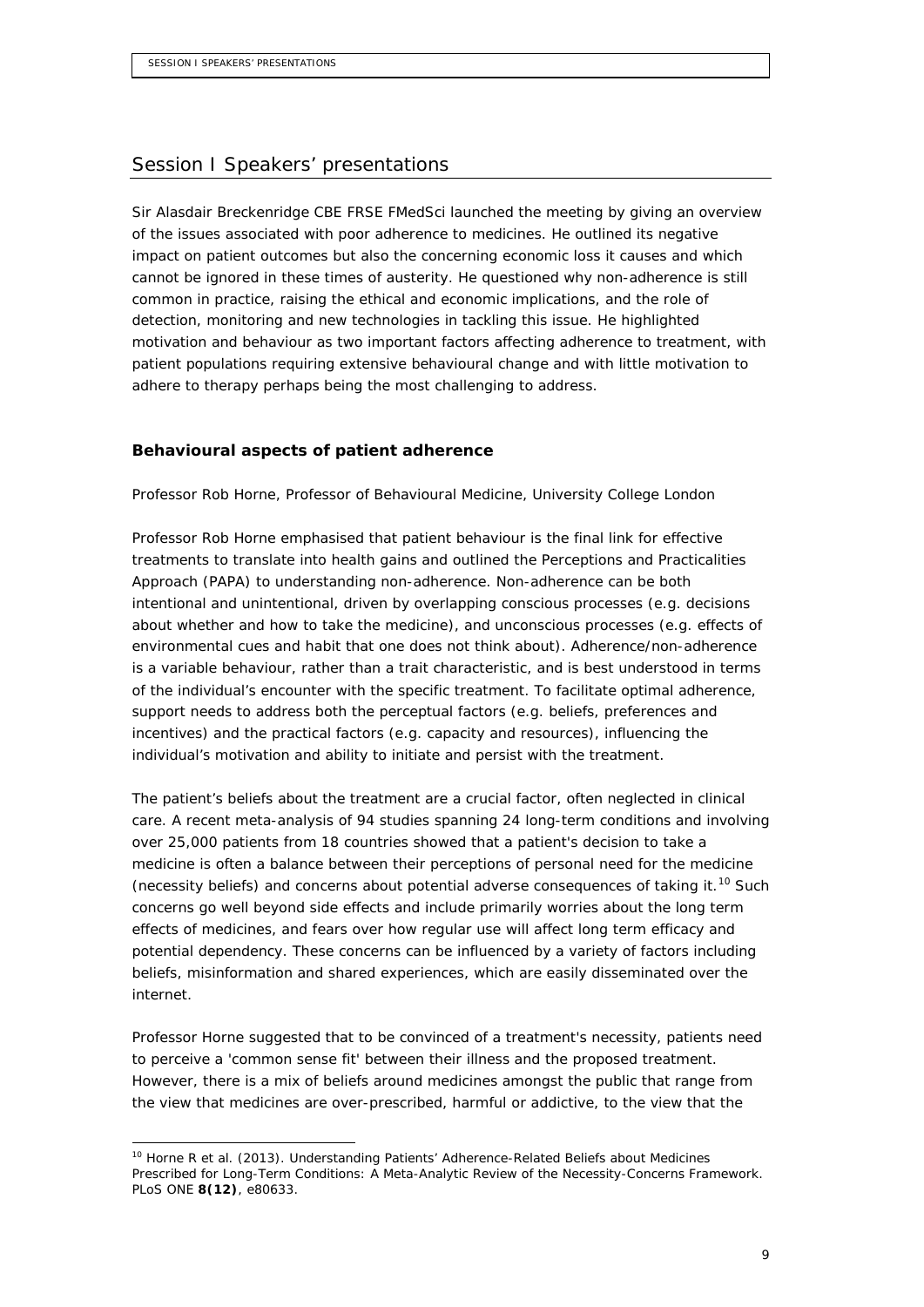benefits of medicines outweigh the risks of taking them. These more general negative views about pharmaceuticals and the pharmaceutical industry often fuel concerns about specific medicines prescribed by the doctor.

These concerns are reinforced by product information leaflets that are required by law to list every possible side effect, further enhancing perceptions of danger. These can be difficult to process by patients. To facilitate informed treatment decisions, and not those based on misplaced concerns, risk needs to be communicated in a way that is understood and can be balanced against the potential benefit. Added to this, patients with high levels of baseline concerns about side effects are more likely to suffer from their ill-effects than patients with low level concerns, the so-called 'nocebo' effect.

Professor Horne suggested that interventions to support optimal adherence to appropriately prescribed medicines need to span from the patient, to patient-provider interactions, and ultimately to the policies and practices regulating the healthcare system. Patients, the pharmaceutical sector and healthcare providers will need to collaborate more innovatively to achieve this.

To support adherence, efforts need to be put into:

- The content better engaging and communicating with patients regarding the necessity of treatments, addressing concerns about side effects, and making the treatment as convenient as possible to adhere to.
- The channels used considering cost-effective solutions to medicines delivery, involving healthcare professional such as doctors, pharmacists and nurses working synergistically and supported by new technologies.
- The context a 'no-blame' approach to non-adherence is essential to enable patients to disclose their beliefs and behaviours, and have honest discussions with their healthcare practitioner (HCP). It needs to be recognised that patients may trust the prescriber but not the prescription and that there is frequently a disparity between patient choice and evidence-based medicine.

Professor Horne suggested that to tackle non-adherence to medicines, tailored interventions to support optimal engagement and use of medicines are essential, and that there needs to be a greater understanding of how to value and cost support for better adherence to medicines.

## **The economics of adherence in medicines taking**

Professor David Taylor, Emeritus Professor of Pharmaceutical and Public Health Policy, University College London

Professor Taylor gave an overview of the economics associated with improved healthcare and optimisation of the use of medicines. By defining the situations in which improving adherence to medicines is most likely to generate economic benefits, he warned against simplistic 'economies', that do not take into account the wider benefits of improving patient health and wellbeing.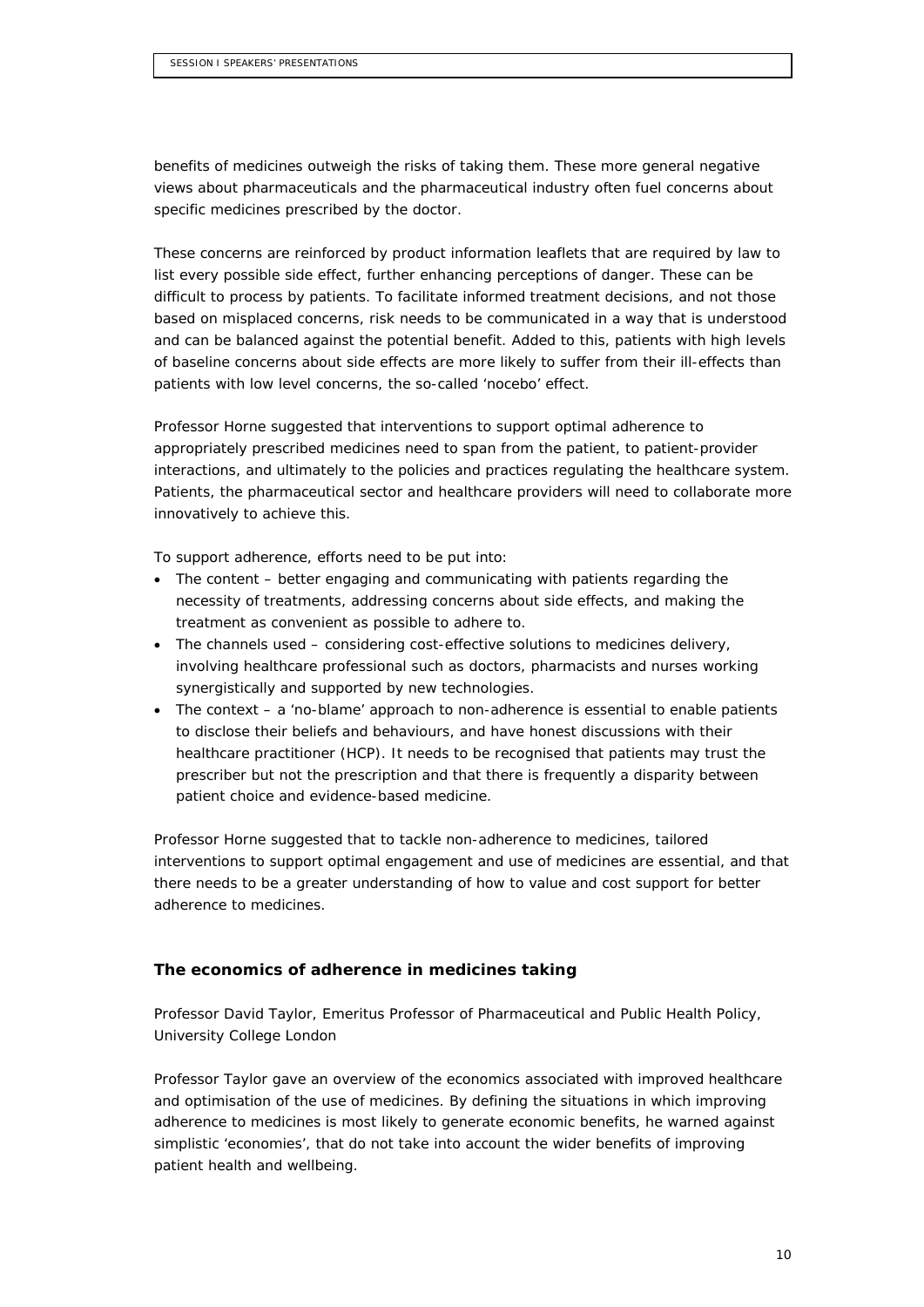The key economic concepts associated with health economics include marginal costs (costs of production), average costs (which are often quoted and can be misleading), fixed and variable costs (of research for example), incremental cost effectiveness ratios (ICERs) and quality-adjusted life years (QALY). However, these concepts fail to consider the wider economic gains associated with a healthy, productive population.

Professor Taylor suggested that adherence is particularly important when:

- 1. An appropriate and effective therapy corresponding to patient requirements is available.
- 2. Therapeutic tolerances and/or windows are narrow.

3. The marginal costs associated with the supply and the use of a medicine is high. On balance, the welfare costs associated with lost lives and lost clinical benefit are normally far greater than the financial costs of inappropriately used or wasted therapies.

Two recent studies have demonstrated the value of initiatives aimed at better communicating with patients and supporting them with their treatments. Firstly, the New Medicines Service (NMS), introduced in 2011 to provide support for patients using newly prescribed medicines to treat long-term conditions such as hypertension, asthma and type 2 diabetes, was found to be highly cost-effective in a recent service review.<sup>[11](#page-10-0)</sup> Adherence rates were found to have increased by 10% under the scheme, which was projected to have generated additional QALYs at an estimated cost per QALY of approximately £3,000. Secondly, a recent study demonstrated that text messaging was effective in improving adherence to cardiovascular disease preventive treatment.<sup>[12](#page-10-1)</sup> In fact, the positive impact of automated text messaging was greater than that reported by the NMS evaluation. Combined, these studies and other data suggest that benefits in the order of £500 million per annum can be generated in the cardiovascular disease area alone by improving patient adherence.

Professor Taylor stressed that the value and cost of medicines should not be confused, as the value of medicines does not lie uniquely in its cost. As such, improving adherence to medicines should be pursued as part of a holistic patient/consumer-oriented approach to care and health outcome improvement, the benefits of which should be evaluated in a rigorous manner.

## **Measurement of patient adherence in ambulatory drug trials**

Professor John Urquhart, Senior Scientific Advisor and Co-Founder, AARDEX-MWV Healthcare

```
12 Wald DS, et al. (2014). Randomised Trial of Text Messaging on Adherence to Cardiovascular 
Preventive Treatment (INTERACT Trial). PLoS ONE 9(12), e114268.
```
<span id="page-10-0"></span><sup>&</sup>lt;sup>11</sup> Nottingham University School of Pharmacy & University College London School of Pharmacy (2014). *Department of Health Policy Research Programme Project 'Understanding and Appraising the New Medicines Service in the NHS in England (029/0124)'*. <http://www.nottingham.ac.uk/~pazmjb/nms/downloads/report/>

[http://www.plosone.org/article/fetchObject.action?uri=info%3Adoi%2F10.1371%2Fjournal.pone.011](http://www.plosone.org/article/fetchObject.action?uri=info%253Adoi%252F10.1371%252Fjournal.pone.0114268&representation=PDF) [4268&representation=PDF](http://www.plosone.org/article/fetchObject.action?uri=info%253Adoi%252F10.1371%252Fjournal.pone.0114268&representation=PDF)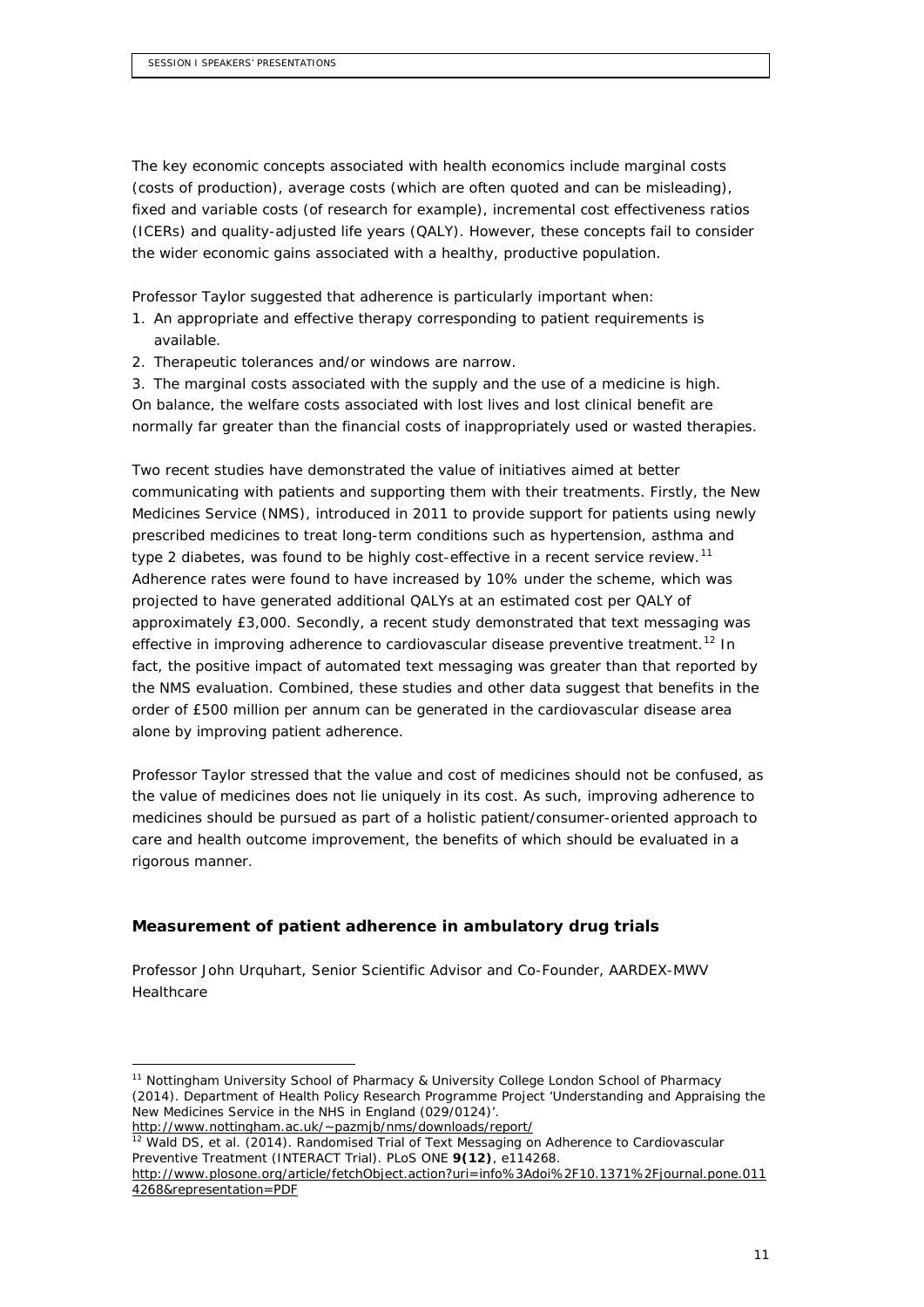Professor Urquhart highlighted that accurately-measured adherence is essential to determine the entirety of a medicine's effects and that variability in adherence to a treatment regimen contributes to the variation observed in drug responses. He stressed not only that *'drugs don't work in patients who don't take them',* but that drugs can be hazardous if not taken appropriately, even when under-dosed.<sup>[13](#page-11-0),[14](#page-11-1)</sup>

Accurate measurement of adherence to medicines depends on a combination of reliable, non-biased methods, which provide richly-sampled data. Examples of unreliable, biased methods that are used to monitor dosing histories include patient diaries, pill counts and retrospective questionnaires, methods that all allow patients to adjust their dosing history. More reliable, unbiased methods include therapeutic drug monitoring and pharmacy refill data, although these measurements are usually made too infrequently to be fully reliable indicators of ongoing drug action. Electronic monitoring methods on the other hand can provide a rich, reliable, unbiased method to measure medication adherence. Although they were introduced in the late 1980s, their use for evaluation of adherence is not routine, and less reliable methods as described above are still used today.

Adherence to medicines describes the process by which a patient takes a medicine as prescribed by their HCP. Initiation of treatment occurs when the patient takes the first dose of a prescribed treatment, and discontinuation when the patient stops taking the prescribed medicine. Implementation describes the extent to which the patient's dosing history echoes the prescribed dosing regimen, from initiation to discontinuation of treatment. Deviation in the initiation, implementation and/or discontinuation of a medicine from that prescribed by a HCP can all impact on a given treatment's efficacy, and therefore on patient outcomes and the economics of treatment.

Multiple studies show that 40% of patients discontinue medicines prescribed for long-term use during the 12 months following the initial prescription.<sup>[15](#page-11-2)</sup> Additionally, the extent and pattern of medicines being taken incorrectly (also known as non-execution) can vary between patients. For example, the same amount of medicines can be taken over a 12 month period through different adherence patterns, such as when:

- The treatment initiation is delayed, but once initiated the medicine is taken as prescribed.
- Originally the medicine is taken as prescribed, but the treatment is discontinued earlier than prescribed.
- Single doses are frequently missed.
- The treatment is discontinued for a single more extended period, in between two periods of taking the medicine as prescribed.

<span id="page-11-0"></span> <sup>13</sup> '*Drugs don't work in patients who don't take them*' is a quote from the former US Surgeon General, Dr C. Everett Koop. Osterberg L & Blaschke T (2005). *Adherence to Medication*. New England Journal of Medicine **353**, 487-497.

<span id="page-11-1"></span><sup>14</sup> Blaschke T, *et al.* (2012). A*dherence to medications: insights arising from studies on the unreliable link between prescribed and actual drug dosing histories*. Annual Review of Pharmacology and Toxicology **52**, 275-301.

<span id="page-11-2"></span><sup>15</sup> Blaschke T, *et al.* (2012). *Adherence to medications: insights arising from studies on the unreliable link between prescribed and actual drug dosing histories*. Annual Review of Pharmacology and Toxicology **52**, 275-301.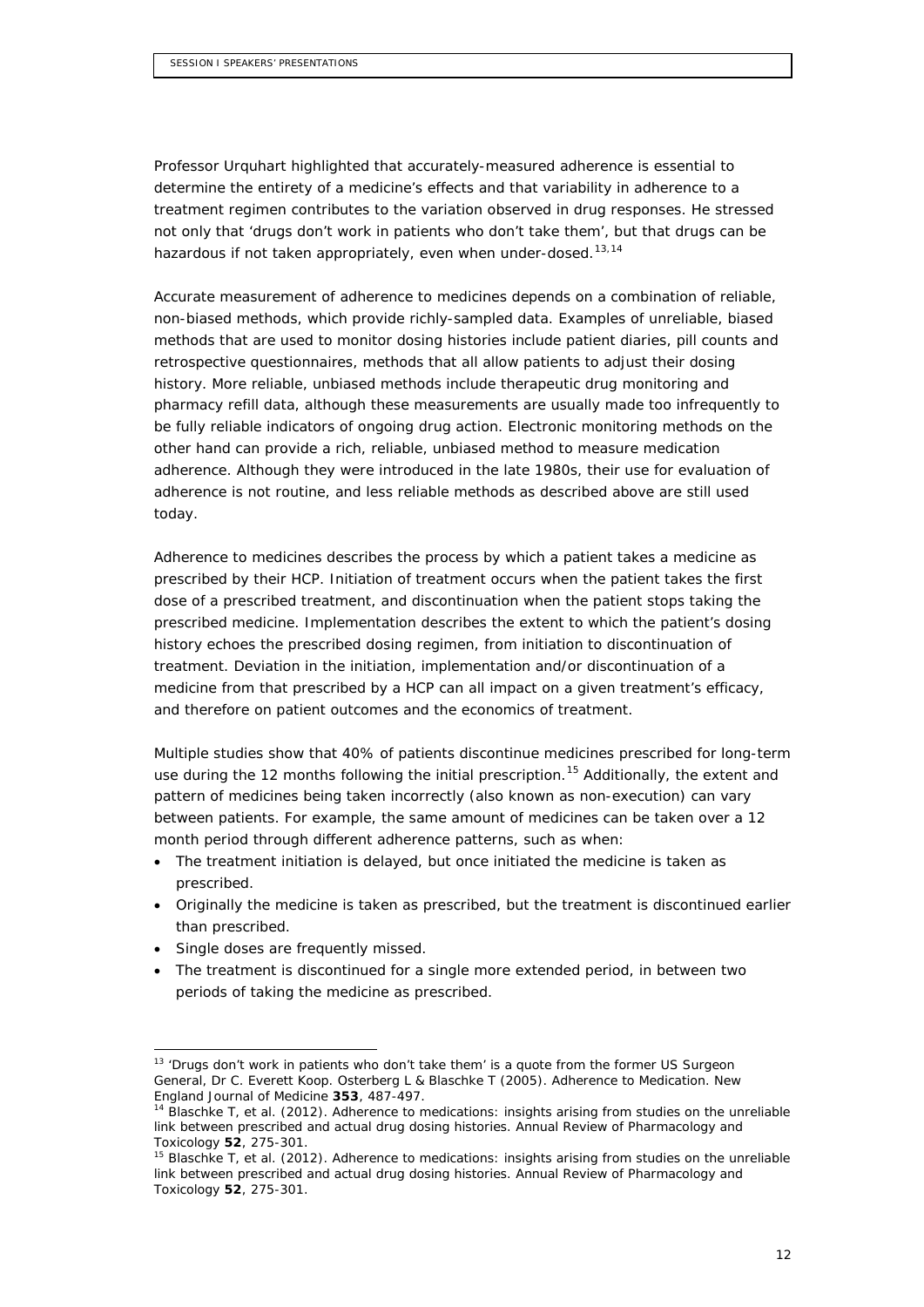Analysis of the citations of the 670 peer-reviewed papers which report electronically compiled drug dosing history data via 'smart packages', shows that these papers have been cited over 46,000 times, resulting in an *h*-index of 108 for the set.<sup>[16,](#page-12-0)[17](#page-12-1)</sup> These figures attest to the impact of well-validated, objective measurements of ambulatory patients' exposure to prescribed drugs in a wide variety of clinical settings. These metrics should be applied to other methods for quantifying patient adherence.

To conclude, Professor Urquhart suggested that the reliability of adherence data should be improved by using unbiased reliable electronic methods, as opposed to self-reporting and pill count. Inclusion of adherence data in the regulatory review of medicines could provide valuable information on the efficacy and safety of new medicines, thereby highlighting at an early stage the potential harm of non-adherence.

## **Ethics and patient adherence to medicines**

Professor Richard Ashcroft, Professor of Bioethics, Queen Mary University of London

Professor Ashcroft gave an overview of the ethical implications associated with adherence to medicines and a personal account of the importance of considering a patient's decision not to take, to discontinue, or to ask for an alternative medicine. This decision may be due to personal reasons or unbearable side effects, sometimes despite an initial willingness to adhere to a course of treatment.

The language used in this area has evolved from early discussions about 'compliance', a term which suggests that patients should simply do as they have been instructed, to the preferred term of 'adherence', which suggests that patients should follow an *agreed* course of treatment. Nevertheless, language associated with the notion of compliance is still, in many respects, employed in conversations about adherence, and it was thought that a more collaborative dialogue and co-productive approach should be pursued.

Non-adherence can lead to treatment failure, extended illness, severe complications as well as a reduction in cost-effectiveness. In the case of antimicrobials, drug resistance can even emerge, which has health implications for both the individual and the population. Therefore, why would a patient not adhere to a treatment regimen? Reasons may be multiple and varied, and include factors such as misunderstanding or lack of information, side effects, impact on quality of life, distrust in the medical professions, misalignment of treatment goals, or reluctance to accept a disease state.

To encourage adherence, more effective communication and support for patients, in conjunction with an increased understanding by HCPs of the underlying reasons for nonadherence, would be valuable. Behaviour change interventions and inclusion of patients' preferences in treatment decisions also have a role to play by ensuring patient support for the proposed treatment and raising awareness of potential alternatives, should a regimen

<span id="page-12-1"></span><span id="page-12-0"></span><sup>&</sup>lt;sup>16</sup> The full bibliography can be found at <u>www.iadherence.org</u>.<br><sup>17</sup> The *h*-index is a measure of the scientific output of a researcher [see Hirsch JE (2005). *An index to quantify an individual's scientific research output*. PNAS **102**, 16569–16572]. The metric can also be applied to a journal, university, or country, among others.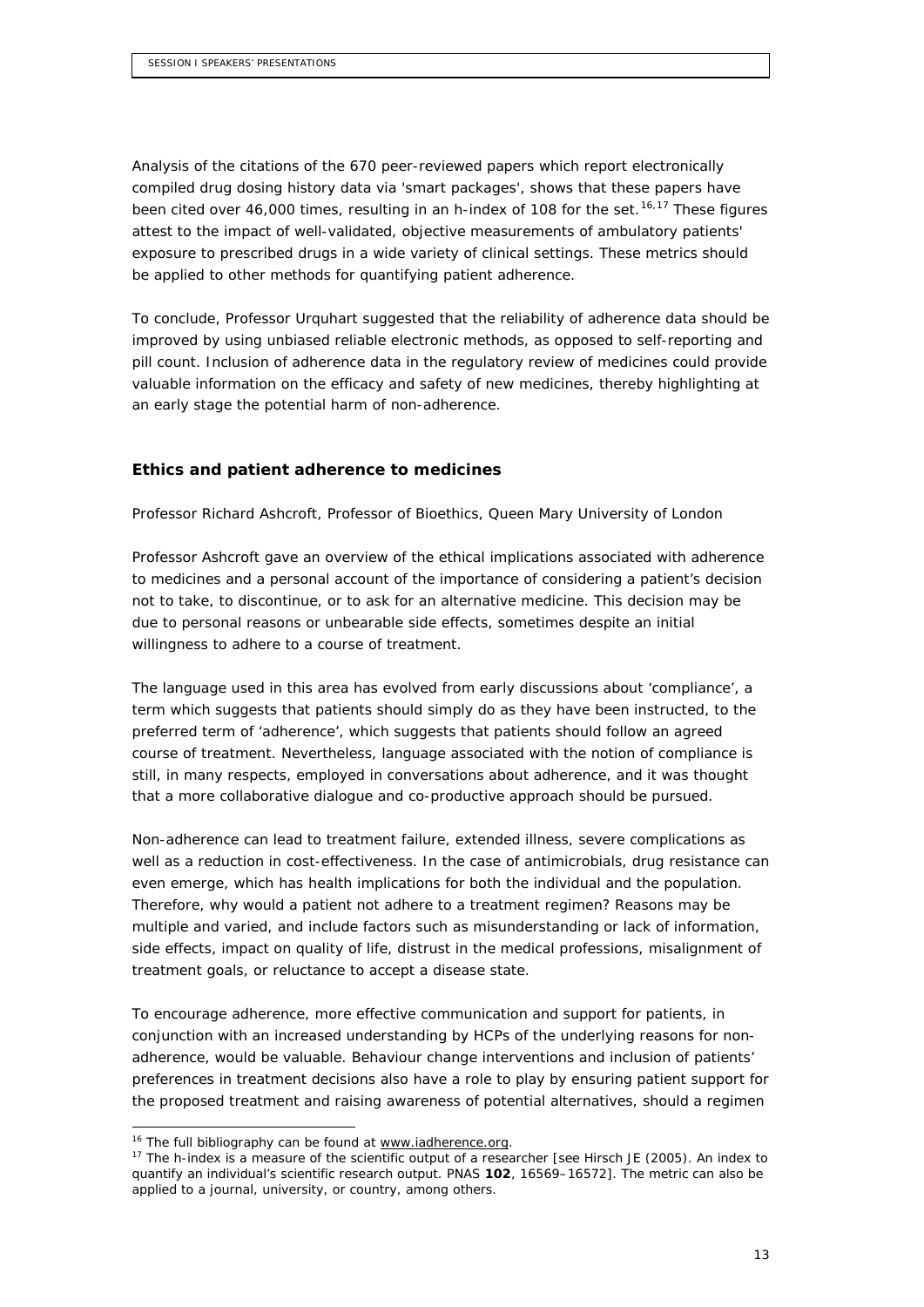not be effective or suitable. Additionally, a treatment's administration route could be modified to best suit patients' needs where possible, for example, by prescribing longer acting medicines or therapies directly administered by HCPs. 'Contracts of adherence' established between patients and their HCPs could be envisioned, although these would have to be used with caution.

Professor Ashcroft concluded his talk with four points for consideration:

- 1. It is important to understand the reasons for non-adherence, a significant proportion of which is done voluntarily.
- 2. Interventions to address adherence may not be successful and may themselves have knock-on effects. It will be important to consider alternative plans should this be the case.
- 3. Informing patients about third party effects of non-adherence, for example in the case of antimicrobial resistance (AMR), will be important but may not drive a real change in practice.
- 4. Negotiated commitment with patients may be more effective than enforced adherence measures.

### **Policies surrounding patient adherence**

Dr Keith Ridge CBE, Chief Pharmaceutical Officer, supporting NHS England, Department of Health and Health Education England

Dr Ridge highlighted that non-adherence to medicines is a worldwide problem of growing magnitude, illustrated by the number of past and present policies aimed at addressing this issue in the UK and beyond (please refer to the tables below).

The New Medicines Service (NMS) implemented in the UK in 2011 has been shown to be highly cost effective, as evidenced by a recent evaluation of the service.<sup>[18](#page-13-0)</sup> However, there is a concerning lack of robust evaluation of the impact of other initiatives aimed at improving adherence. Evidence to demonstrate the success of these schemes is invaluable to support their widespread adoption and implementation. Dr Ridge also suggested that the UK may be able to learn from other countries, such as Australia, which incorporates medicines adherence into a broader national medicines policy, helping to ensure awareness at the highest level.

The NHS in its recently published *Five Year Forward View* outlined three gaps to be addressed: [19](#page-13-1)

- 1. The health and wellbeing gap, which will require a radical upgrade in preventative measures.
- 2. The care and quality gap, for which new models of care will be required.

<span id="page-13-0"></span><sup>&</sup>lt;sup>18</sup> Nottingham University School of Pharmacy & University College London School of Pharmacy (2014). *Department of Health Policy Research Programme Project 'Understanding and Appraising the New Medicines Service in the NHS in England (029/0124)'*. <http://www.nottingham.ac.uk/~pazmjb/nms/downloads/report/>

<span id="page-13-1"></span><sup>&</sup>lt;sup>19</sup> NHS (2014). *Five Year Forward View*. [http://www.england.nhs.uk/wp](http://www.england.nhs.uk/wp-content/uploads/2014/10/5yfv-web.pdf)[content/uploads/2014/10/5yfv-web.pdf](http://www.england.nhs.uk/wp-content/uploads/2014/10/5yfv-web.pdf)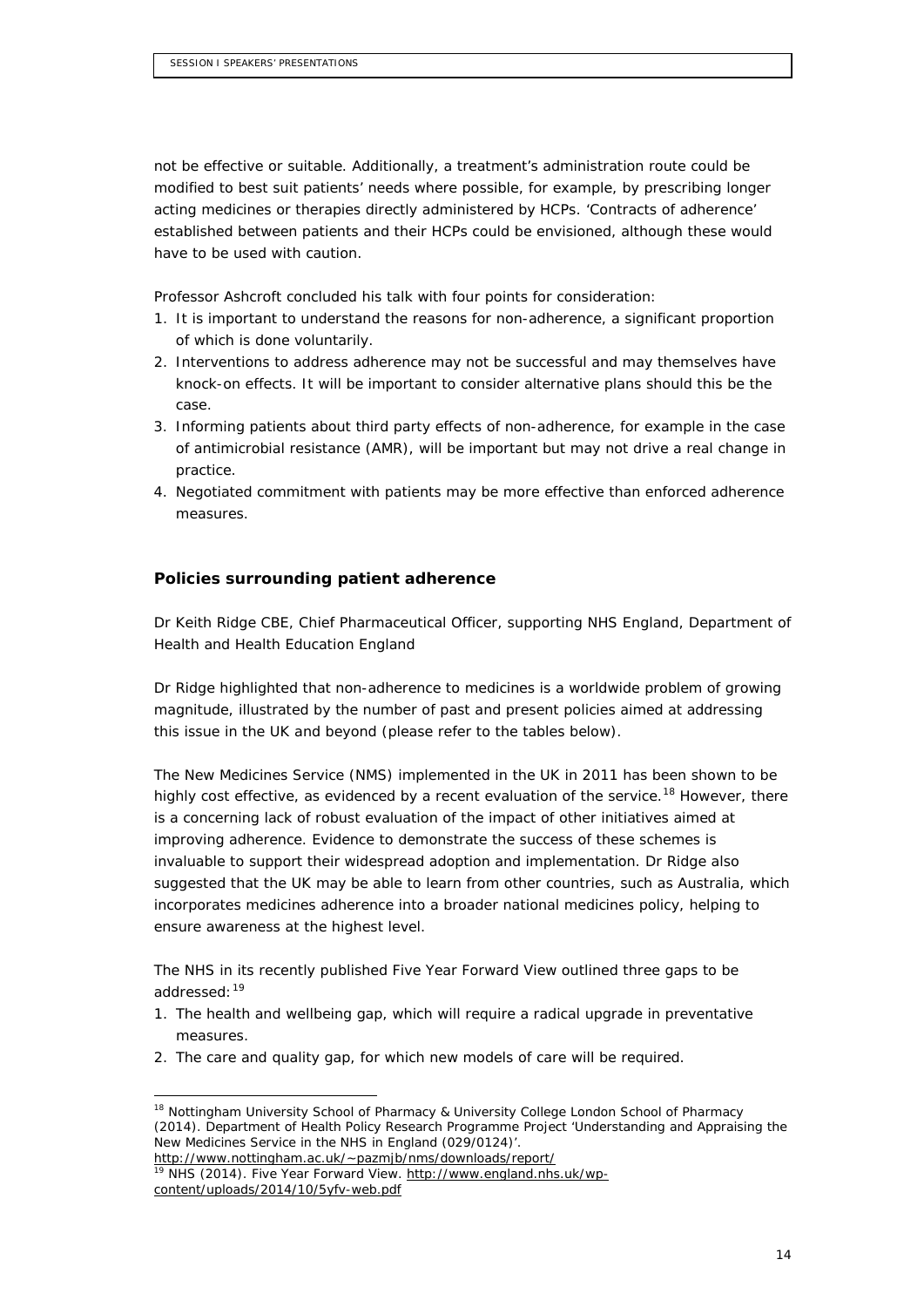3. The funding gap, where efficiency savings and investment will be needed. Tackling issues pertaining to non-adherence to medicines will help to address aspects in all three of these areas.

Despite growing recognition of the scale and scope of the issue of non-adherence to medicines and of its impact on patient outcomes, awareness is still variable across Governments. A recent report by the Royal Pharmaceutical Society, *Medicines Optimisation: Helping patients to make the most of their medicines*, has made some progress in raising its profile at the highest levels of the NHS and UK Government. However, there is still scope for adherence to be more centre stage.<sup>[20](#page-14-0)</sup>

To encourage improvements in this field, Dr Ridge suggested that adherence policies could be better aligned to broader health and medicines policy, with which they share mutual aims. Systematic evaluation of the effectiveness of these initiatives should be championed to support their widespread adoption. It will be important for any future policies to be centred on the patient and encourage a holistic, team-based approach involving multiple stakeholders from across the healthcare system, unlike current policies which tend to rely solely on community pharmacies (please see tables below). There is also scope to review public and professional education on these matters. Given the broad scale of the issues, public-facing campaigns aimed at improving medicines adherence may need to be considered. This has started to happen in some countries.<sup>[21](#page-14-1)</sup>

<span id="page-14-0"></span> <sup>20</sup> Royal Pharmaceutical Society (2013). *Medicines Optimisation: Helping patients to make the most of medicines*. [http://www.rpharms.com/promoting-pharmacy-pdfs/helping-patients-make-the-most-](http://www.rpharms.com/promoting-pharmacy-pdfs/helping-patients-make-the-most-of-their-medicines.pdf)

<span id="page-14-1"></span>of-their-medicines.pdf<br><sup>21</sup> For example, the National Consumers League's '*Script Your Future campaign*' in the USA. [http://www.scriptyourfuture.org](http://www.scriptyourfuture.org/)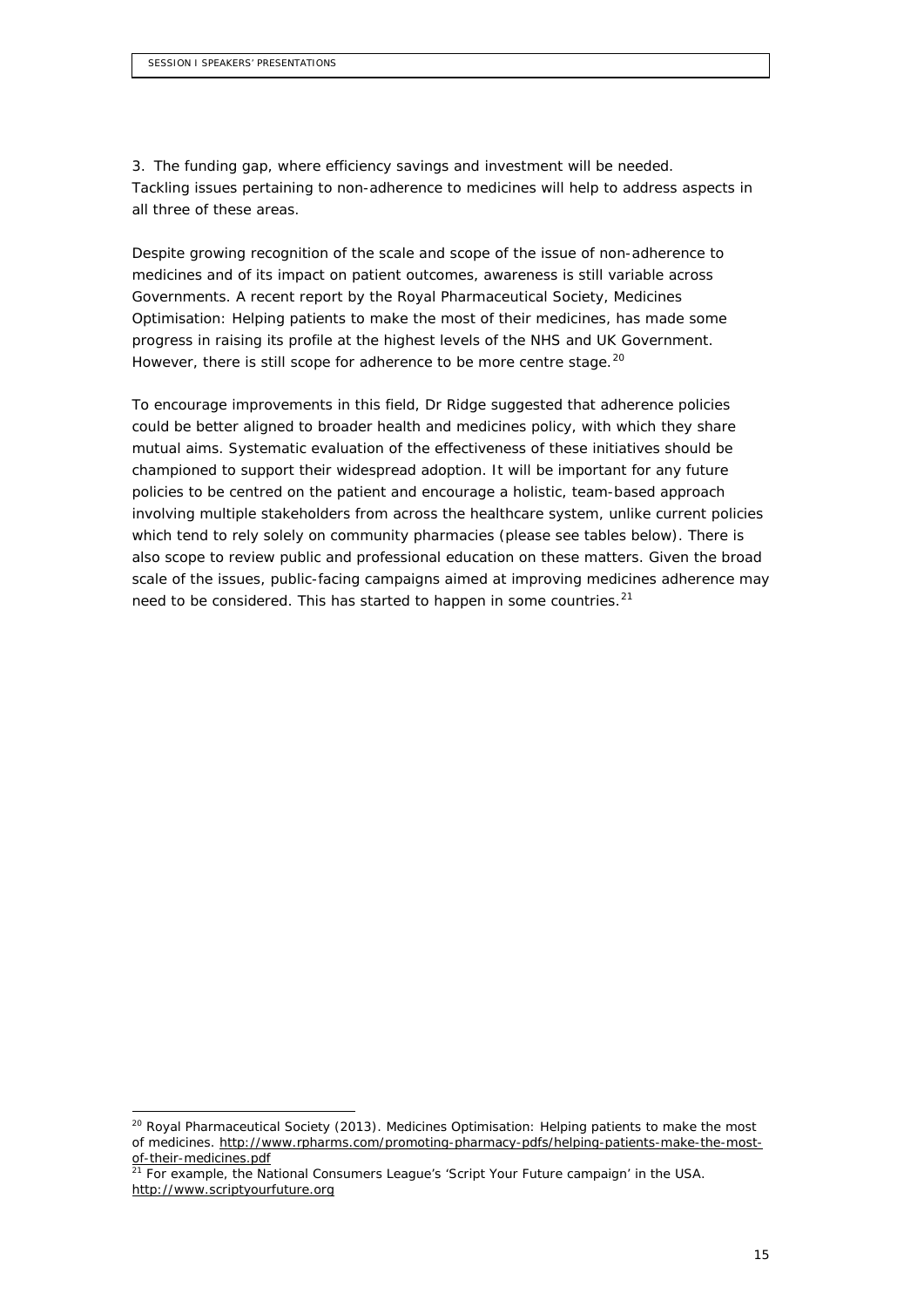**Summary table of medicines and adherence policies in the UK** (references in Appendix III)

| World Health Organisation (WHO): Adherence to Long Term Therapies- Evidence for Action (2003) <sup>1</sup> |                                                                                                                                                                                                                                                                                                                                                                                                                               |                                                                                                                                                        |                                                                                                                                                                                                       |                                                                                                                                                                                    |
|------------------------------------------------------------------------------------------------------------|-------------------------------------------------------------------------------------------------------------------------------------------------------------------------------------------------------------------------------------------------------------------------------------------------------------------------------------------------------------------------------------------------------------------------------|--------------------------------------------------------------------------------------------------------------------------------------------------------|-------------------------------------------------------------------------------------------------------------------------------------------------------------------------------------------------------|------------------------------------------------------------------------------------------------------------------------------------------------------------------------------------|
| Cochrane: Haynes et al. (2014). Interventions for enhancing medication adherence <sup>2</sup>              |                                                                                                                                                                                                                                                                                                                                                                                                                               |                                                                                                                                                        |                                                                                                                                                                                                       |                                                                                                                                                                                    |
|                                                                                                            | England                                                                                                                                                                                                                                                                                                                                                                                                                       | <b>Scotland</b>                                                                                                                                        | <b>Wales</b>                                                                                                                                                                                          | <b>Northern I reland</b>                                                                                                                                                           |
| <b>Government level</b><br>recognition                                                                     | 1. Medicines Taking<br>Partnership (2002) <sup>3</sup><br>2. Community Pharmacy<br><b>Contractual Framework</b><br>$(2005)^4$<br>3. Pharmacy in England (2008)<br>5<br>4. NICE Guideline 76 (2009) 6<br>5. Evaluation of the scale,<br>causes and cost of waste<br>medicines (2010; action plan<br>2012) $7$<br>6. Medicines optimisation<br>$(2013)^8$<br>7. Innovative Medicines and<br>Med Tech Review (2014) <sup>9</sup> | 1. The Right Medicine (2002)<br>14<br>2. Effective Therapeutic<br>Partnerships (2010) <sup>15</sup><br>3. Prescription for Excellence<br>$(2013)^{16}$ | 1. Getting the Best Outcomes<br>from Medicines (2006) <sup>18</sup><br>2. Tactical Paper: Optimal Use<br>$(2008)^{19}$<br>3. All Wales Medicines Strategy<br>Group Strategy (2013-2018) <sup>20</sup> | 1. Making it Better (2003) $22$<br>2. Report on the regional<br>steering group on medicines<br>adherence $(2012)^{23}$<br>3. Making it Better Through<br>Community Pharmacy (2014) |
| Policy development                                                                                         | 1. Medicines Use Review<br>(MUR) (2005) <sup>10</sup><br>2. Targeted MUR $(2011)^{11}$<br>3. Discharge MUR <sup>11</sup><br>4. New Medicine Service (NMS)<br>$(2013)^{12}$                                                                                                                                                                                                                                                    | 1. Chronic Medication Service<br>$(2010)^{17}$                                                                                                         | 1. MUR $^{21}$<br>2. Targeted MUR <sup>21</sup><br>3. Discharge MUR <sup>21</sup>                                                                                                                     | 1. Managing your medicines<br>service (2003) <sup>25</sup><br>2. Targeted MUR (2013) $2$ )                                                                                         |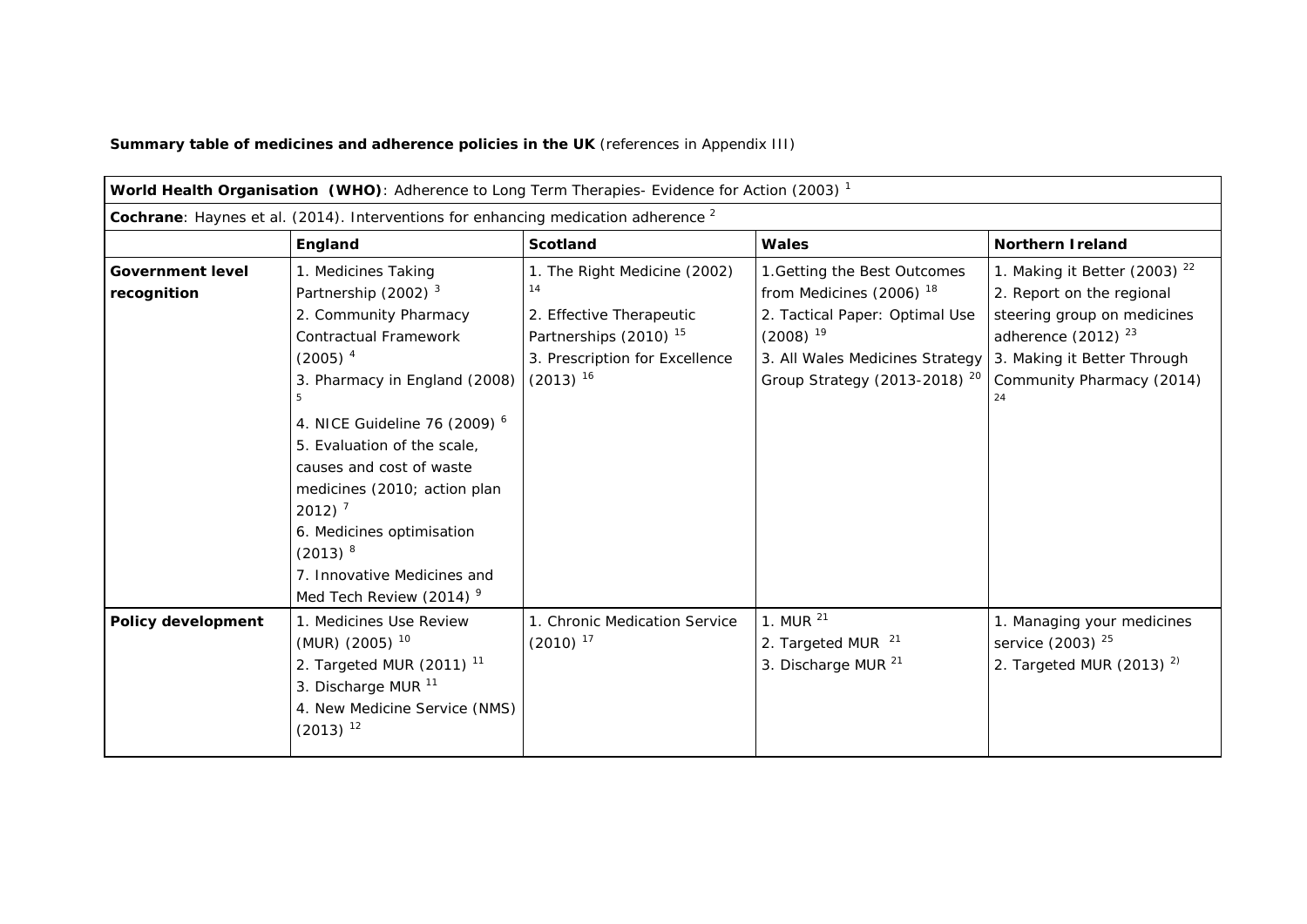| Implementation    | National                                             | National | National | National |
|-------------------|------------------------------------------------------|----------|----------|----------|
| Impact/Evaluation | $\overline{\phantom{0}}$<br><b>NMS</b><br>Evaluation |          |          |          |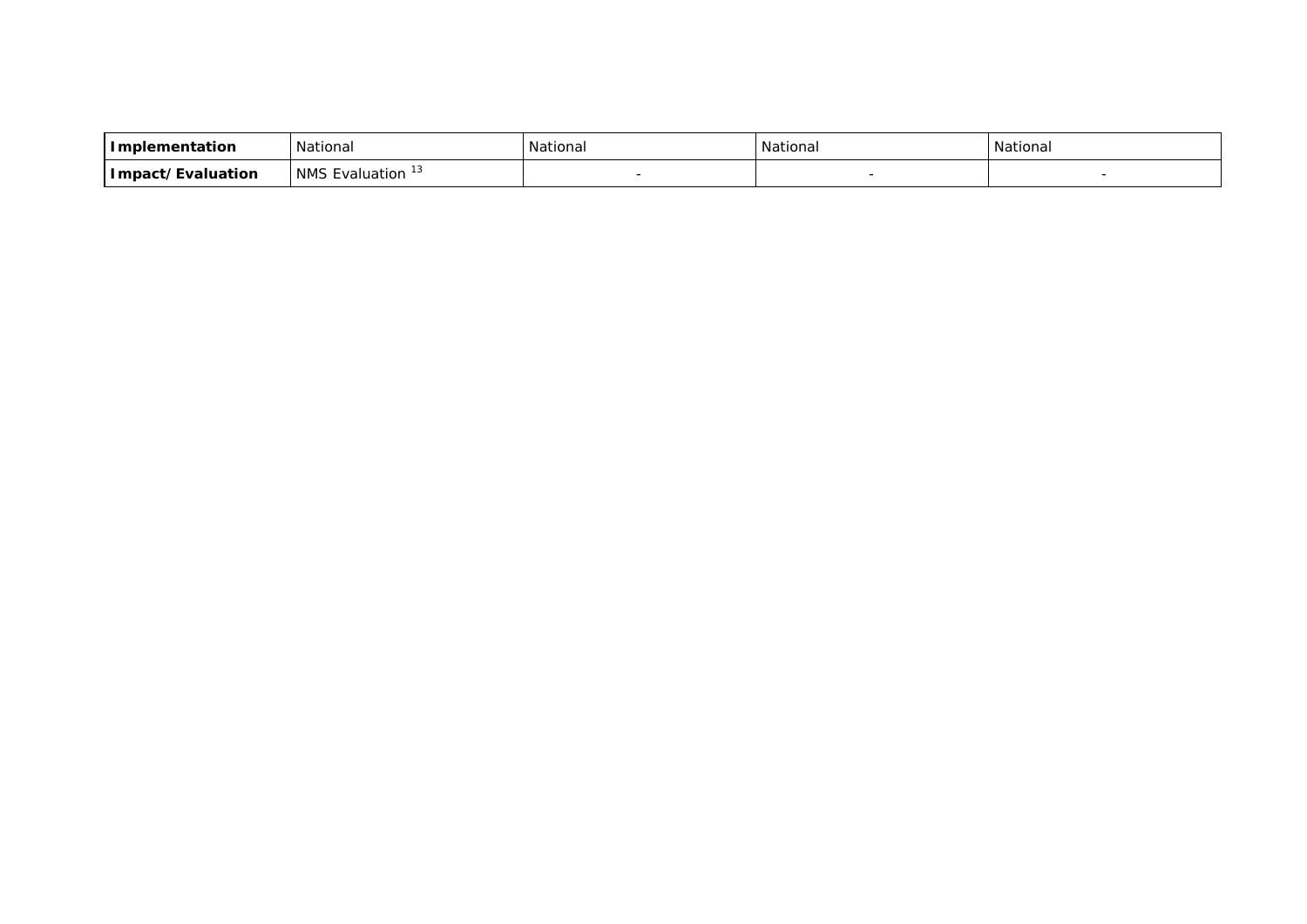**Summary table of medicines and adherence policies beyond the UK** (references in Appendix III)

|                                                                                               | WHO: Adherence to Long Term Therapies- Evidence for Action (2003) <sup>1</sup>                                                                                                                                                         |                                                                                                                                                                            |                                                                                                                                                                 |                                                                                                                                                             |                                                                                                                                                                                |
|-----------------------------------------------------------------------------------------------|----------------------------------------------------------------------------------------------------------------------------------------------------------------------------------------------------------------------------------------|----------------------------------------------------------------------------------------------------------------------------------------------------------------------------|-----------------------------------------------------------------------------------------------------------------------------------------------------------------|-------------------------------------------------------------------------------------------------------------------------------------------------------------|--------------------------------------------------------------------------------------------------------------------------------------------------------------------------------|
| Cochrane: Haynes et al. (2014). Interventions for enhancing medication adherence <sup>2</sup> |                                                                                                                                                                                                                                        |                                                                                                                                                                            |                                                                                                                                                                 |                                                                                                                                                             |                                                                                                                                                                                |
|                                                                                               | <b>USA</b>                                                                                                                                                                                                                             | Australia                                                                                                                                                                  | <b>New Zealand</b>                                                                                                                                              | Canada                                                                                                                                                      | Europe                                                                                                                                                                         |
| <b>Government level</b>                                                                       | 1. Medicare Prescription                                                                                                                                                                                                               | National Medicines                                                                                                                                                         | 1. Medicines New                                                                                                                                                | 1. National                                                                                                                                                 | 1. EU Horizon 2020: ABC                                                                                                                                                        |
| recognition                                                                                   | Drug, Improvement and<br>Modernization Act 2003<br>27<br>2. Agency for Healthcare<br>Research and Quality -<br><b>Medication Adherence</b><br>Interventions:                                                                           | Policy (1999; includes<br>"Quality Use of<br>Medicines") 37                                                                                                                | Zealand (2007) <sup>41</sup><br>2. Actioning Medicines<br>New Zealand (2010) $42$                                                                               | Pharmaceuticals<br>Strategy (2004) <sup>44</sup><br>2. Progress report (2006<br>$45$ ; 2009 $46$ )<br>3. Time for<br>Transformative Change<br>$(2012)^{47}$ | Compliance Project<br>(reported 2012) $49$<br>2. Council of Europe:<br>Pharmaceutical Care<br>Policies and Practices for<br>a Safer and Cost<br><b>Effective Health System</b> |
|                                                                                               | Comparative<br>Effectiveness (2012) $28$<br>3. Issue Brief:<br><b>Medication Adherence</b><br>and IT (2014) <sup>29</sup>                                                                                                              |                                                                                                                                                                            |                                                                                                                                                                 |                                                                                                                                                             | $(2012)^{50}$                                                                                                                                                                  |
| <b>Policy</b>                                                                                 | 1. Rand Corporation - A<br>Review of Barriers to<br>Medication Adherence: A (2010) 38<br>Framework for Driving<br>Policy Options (2009) <sup>30</sup><br>2. Issue Brief:<br><b>Medication Adherence</b><br>and IT (2014) <sup>29</sup> | 1. $5th$ Community<br>Pharmacy Agreement<br>E.g.<br>a. MedsCheck<br>b. Diabetes MedsCheck<br>c. Home Medicines<br>Review<br>d. Residential Medication<br>Management Review | Community Pharmacy<br>Programme <sup>43</sup><br>E.g.<br>1. Community Pharmacy<br><b>LTC Service</b><br>2. Community Pharmacy<br><b>Anticoagulation Service</b> | National Pharmacare<br>Programme                                                                                                                            | Examples in various<br>countries                                                                                                                                               |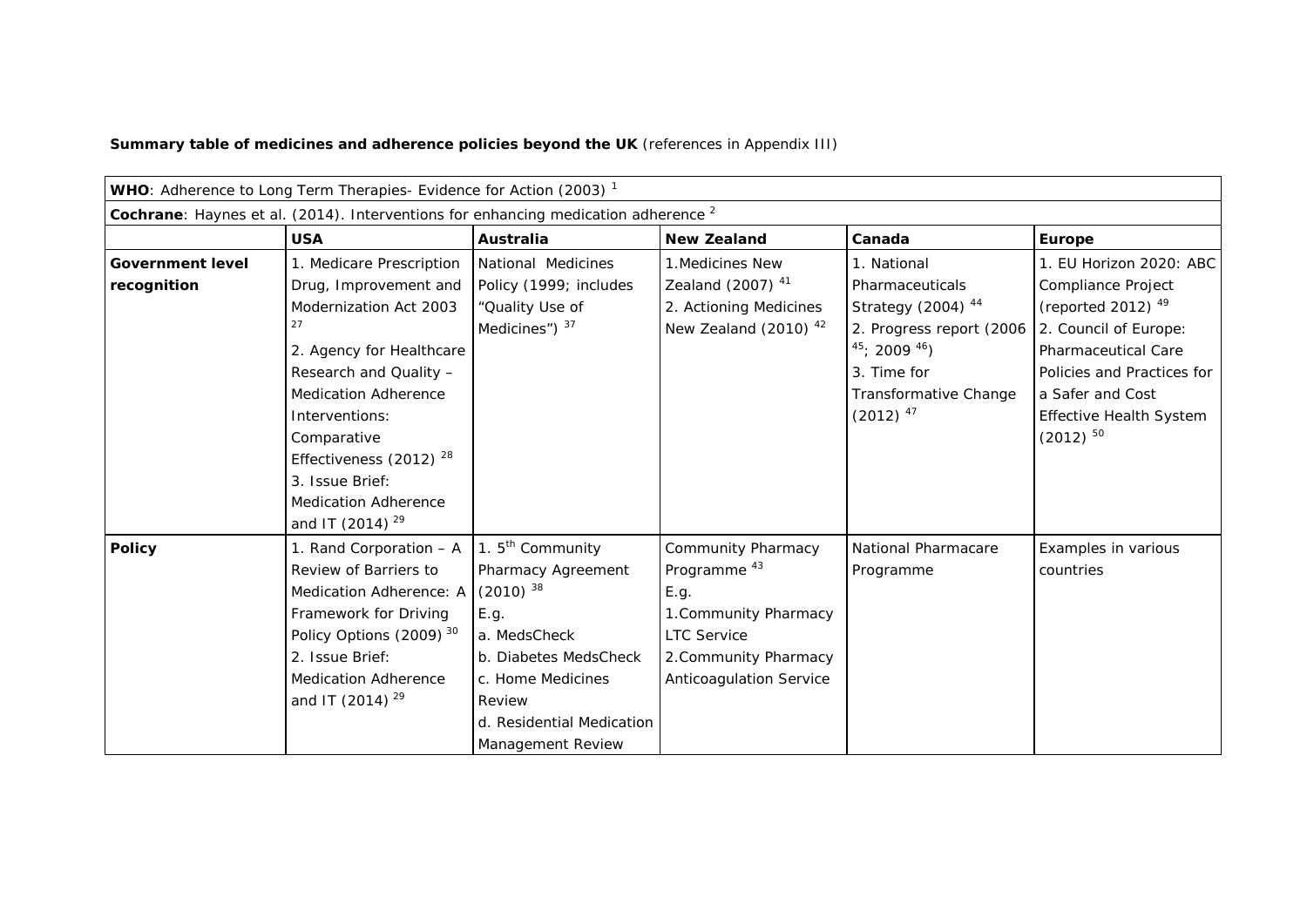|                   |                                                                                                                                                                                                                                                                                                                     | 2. NPS Medicines Wise 39<br>E.g. Medicines List App<br>40 |          |                                                                                                                     |                                                                               |
|-------------------|---------------------------------------------------------------------------------------------------------------------------------------------------------------------------------------------------------------------------------------------------------------------------------------------------------------------|-----------------------------------------------------------|----------|---------------------------------------------------------------------------------------------------------------------|-------------------------------------------------------------------------------|
| Implementation    | Some national<br>initiatives, some<br>local/insurer based<br>1. Script Your Future<br>campaign 2011 <sup>31</sup><br>2. 2103 Prescriptions for<br>a Healthy America <sup>32</sup><br>3. Various IT initiative<br>E.g. PHARMACeHOME 33,<br>Southern Piedmont<br>"Closing the Gap" 34<br>E.g. Kaiser Permanente<br>35 | National                                                  | National | E.g. Pharmacare British<br>Columbia <sup>48</sup><br>E.g. Pharmacy Led<br>Medication Review: 5 or<br>more medicines | Examples in various<br>countries: France,<br>Belgium, Netherlands,<br>Denmark |
| <b>Evaluation</b> | NIH Adherence Network<br>36<br>Evaluation of specific<br>initiatives<br>E.g. Kaiser Permanente<br>35                                                                                                                                                                                                                | R&D Programme in<br>parallel <sup>38</sup>                |          |                                                                                                                     |                                                                               |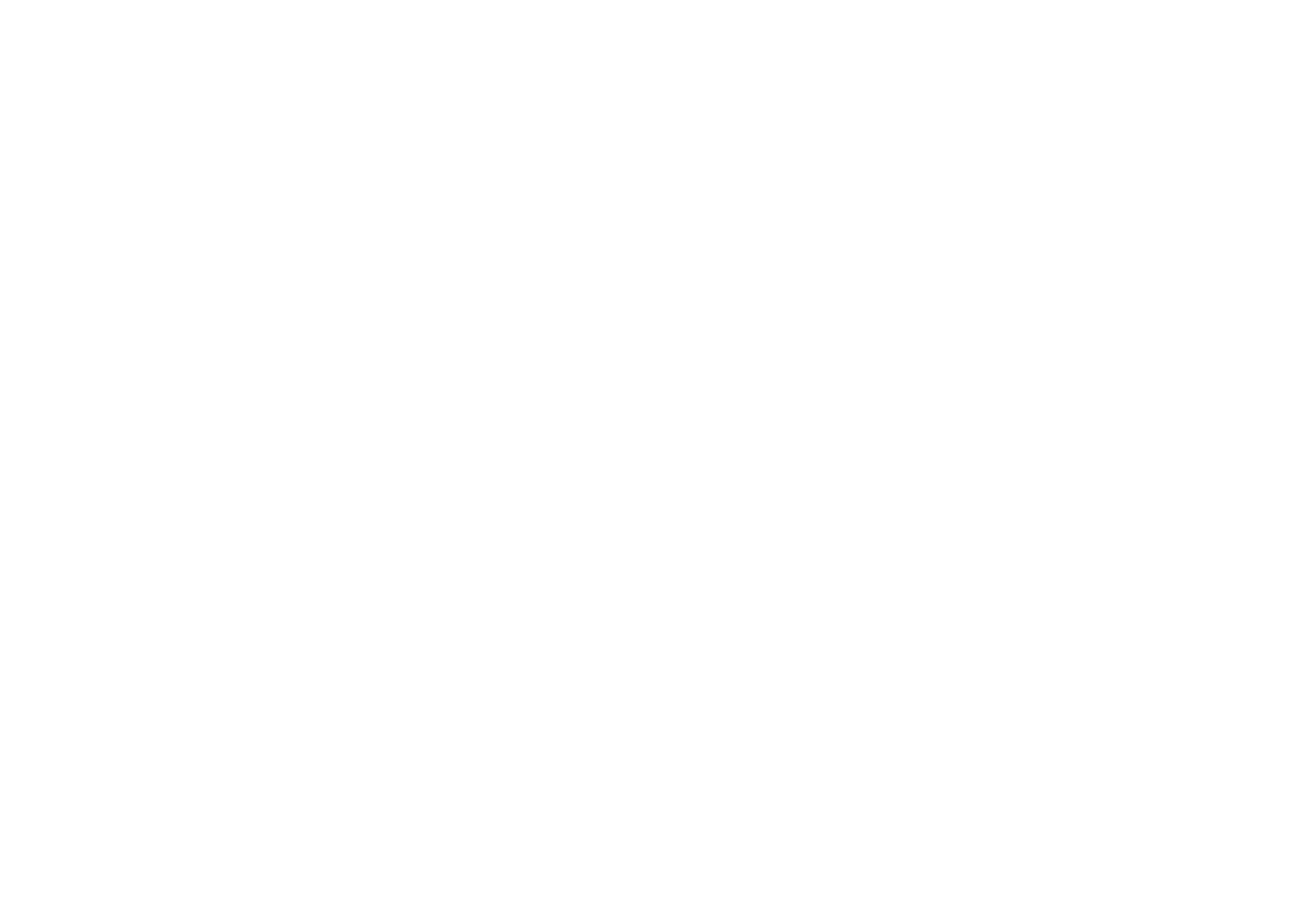## Session II Discussion session

The speakers' presentations were followed by a discussion session, chaired by Professor Tim Higenbottam FRCP FFPM and Sir Alasdair Breckenridge CBE FRSE FMedSci. During this session, delegates drew on the important issues raised in the morning presentations to further explore the key challenges and opportunities associated with patient adherence to medicines, and reflected on solutions to drive improvements in this area. A summary of the day's discussions is provided below.

#### **Adherence to medicines as a priority for the healthcare system**

Delegates highlighted that the overarching priority for the healthcare system lies in ensuring best outcomes and treatments for patients. In working to achieve this goal, nonadherence to medicines was identified as a significant challenge that can no longer be ignored. Inevitably, given the multitude of factors that can lead to non-adherence, it was suggested that a whole-system approach would be needed to tackle it. This effort should not be taken in isolation from broader initiatives promoting lifestyle changes as a means of preventing ill-health, as the two initiatives are complementary, and could even be synergistic in some instances.

In addition to the impact on patients' health, delegates acknowledged that non-adherence represents a waste of NHS resources. Its damaging effects to the overall economy were also considered, reflected for example, in the increased number of sick days and decreased productivity. Tackling non-adherence to medicines is therefore not only an issue in terms of heath losses, but also for the economy.

#### **Conversation and shared decision-making**

Participants felt that the quality of dialogue between patients and HCPs is a crucial factor in determining adherence to medicines. Whilst they acknowledged the time constraints of medical consultations, they emphasised the need for finding ways to enhance this dialogue and for HCPs to develop a better understanding of the patient's experiences, expectations, preferences and values. Improved understanding of these factors would valuably inform HCPs on the appropriate treatment.

Increased dialogue with the patient was also recognised as part of a more general need for a holistic approach in treating patients, through which greater emphasis would be given to the overall wellbeing of patients rather than purely on the treatment of their medical condition. Consideration should also be given to tailoring the treatment, where possible, in line with patients' preferences about their involvement in the decision-making process. On the one hand, some patients may respond well to shared decision-making about treatment options, feeling more in control of their condition and empowered to choose treatments that are best suited to them, ultimately leading to improved adherence. On the other hand, some patients may prefer to play a less active role in their treatment options by relying on their HCP's expertise for choosing the best treatment.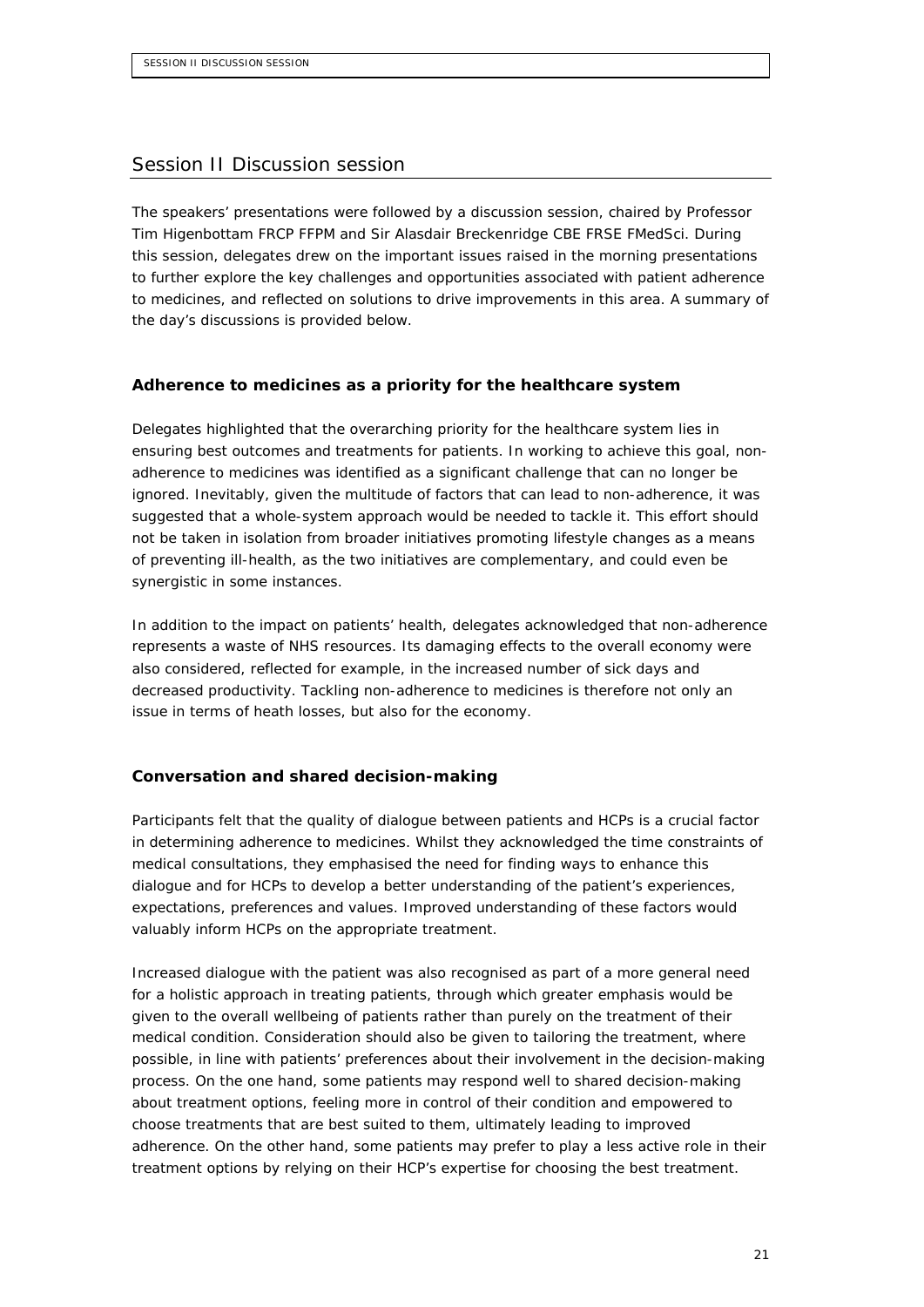#### **Providing information**

Participants pointed out that the emphasis during consultations and in drug information sheets is on the side effects of drugs, while their benefits are in comparison poorly communicated. It was suggested that the value of medicines for disease management and wellbeing, but also the recognition of time, effort and thorough scientific process invested into their development, should be emphasised to a greater degree. These efforts should be coupled to better communication of the risks linked to non-adherence, both in terms of personal health but also broader public health issues, for example in the case of AMR.

It was agreed that these messages should be disseminated consistently by all HCPs, as part of drug information sheets, and more generally throughout society, including for example in schools and in the workplace. Crucially, they should be conveyed in a language appropriate for the lay public.

It was also highlighted that the portrayal of drugs in the scientific and general media can be unhelpful at times. Whilst it is important for these channels to expose the potential harmful effects of medicines when these are well-founded, misrepresenting medicines and their effects can be unhelpful and could potentially have harmful consequences for patients who alter their treatment as a consequence. There may be merit in better engaging with journalists on these issues.

#### **Education and changing attitudes**

Incorporating messages on the importance of drug adherence into medical training was thought to be one of the first steps in tackling non-adherence. It was suggested that medical training should also put increased emphasis on developing communication skills and establishing the importance of understanding patients' values and preferences, which can be incorporated into treatment decisions where possible. A culture of openness and honesty between patients and their HCPs should be encouraged, such that patients feel comfortable to discuss any underlying reservations about treatment options. This more constructive relationship, in which patient and HCPs are equal partners, could help prevent non-adherence by considering at an earlier stage alternative treatments to which the patient would be more likely to adhere.

Delegates also questioned whether the overall health literacy of the public, including a basic understanding of diseases and crucially disease management and treatments, should be broadened. It was suggested that healthcare messages should be taught from an early age.

A change in culture and attitudes contributing to non-adherence will be required, although it was recognised that this is likely to be a slowly-evolving process, as was the case with changing attitudes towards smoking. Delegates highlighted that the public's sense of entitlement to NHS services, rooted in the perception of the NHS as a system that can be used without limits, might contribute to the issues. This could be mitigated by raising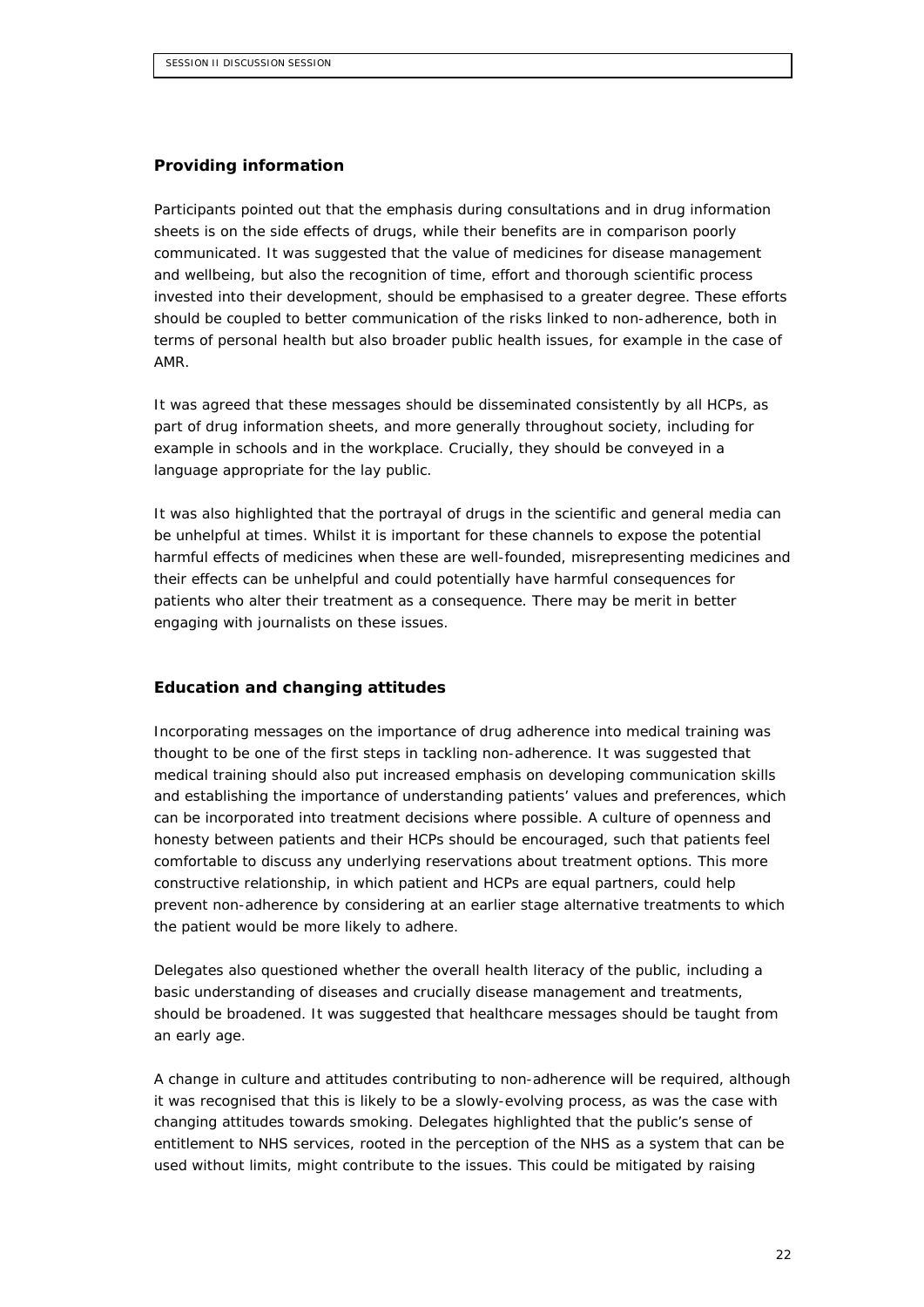awareness of the NHS as an asset with limited resources, which are being wasted by nonadherence. This could also be complemented by informing the public on the costs of medicines. A community-wide approach would be required in disseminating such messages, to ensure that specific patient populations do not feel discriminated against.

The importance of adherence was also raised in the context of AMR, where ensuring full and appropriate adherence to an antibiotic regimen is critical not only for an individual's health, but also for the health of the wider community. AMR could be used as an example to illustrate how non-adherence to medicines could be harmful on a broader societal scale, and used to reinforce the importance of adherence to medicines by resonating with the public's sense of social responsibility.

## **Integrated healthcare**

The structure of the current healthcare system was recognised as one of the factors contributing to non-adherence and an obstacle in ensuring a coordinated response against it. One proposed solution was to introduce a 'healthcare facilitator', whose role would be to provide a link between different HCPs and communicate more effectively with patients, thereby providing some from of continuity in the healthcare pathway in relation to medicine prescribing and adherence. A second solution would be to link records in general practitioners' (GPs) surgeries, hospitals and pharmacies, and enable them to communicate with one another. This could be used for example to develop a system that would alert GPs when prescriptions have not been collected. Interoperable IT systems could also help tackle issues associated with problematic polypharmacy, which is often linked to non-adherence and can result from a lack of cross talk between pharmacies and different HCPs. Introducing central dispensing of drugs could also help in this regard.

The fragmented healthcare system was also noted as a barrier to a coordinated response to non-adherence by its different components; as noted before, it is crucial that HCPs transmit and reinforce similar messages on the importance of adherence to medicines, if this issue is to be tackled appropriately.

#### **Need for involvement of all relevant stakeholders**

Delegates noted that responsibility for better adherence to medicines is shared by multiple stakeholders and that system-wide changes would be needed to address nonadherence. A crucial step in this endeavour would therefore entail aligning the incentives of all different stakeholders. Delegates described the ideal system as one in which adherence to medicines would be given high importance, becoming part of organisational objectives supported by structures that would encourage and promote attitudes to address issues associated with non-adherence.

In turn, participants considered how each of the relevant stakeholders could contribute to addressing non-adherence.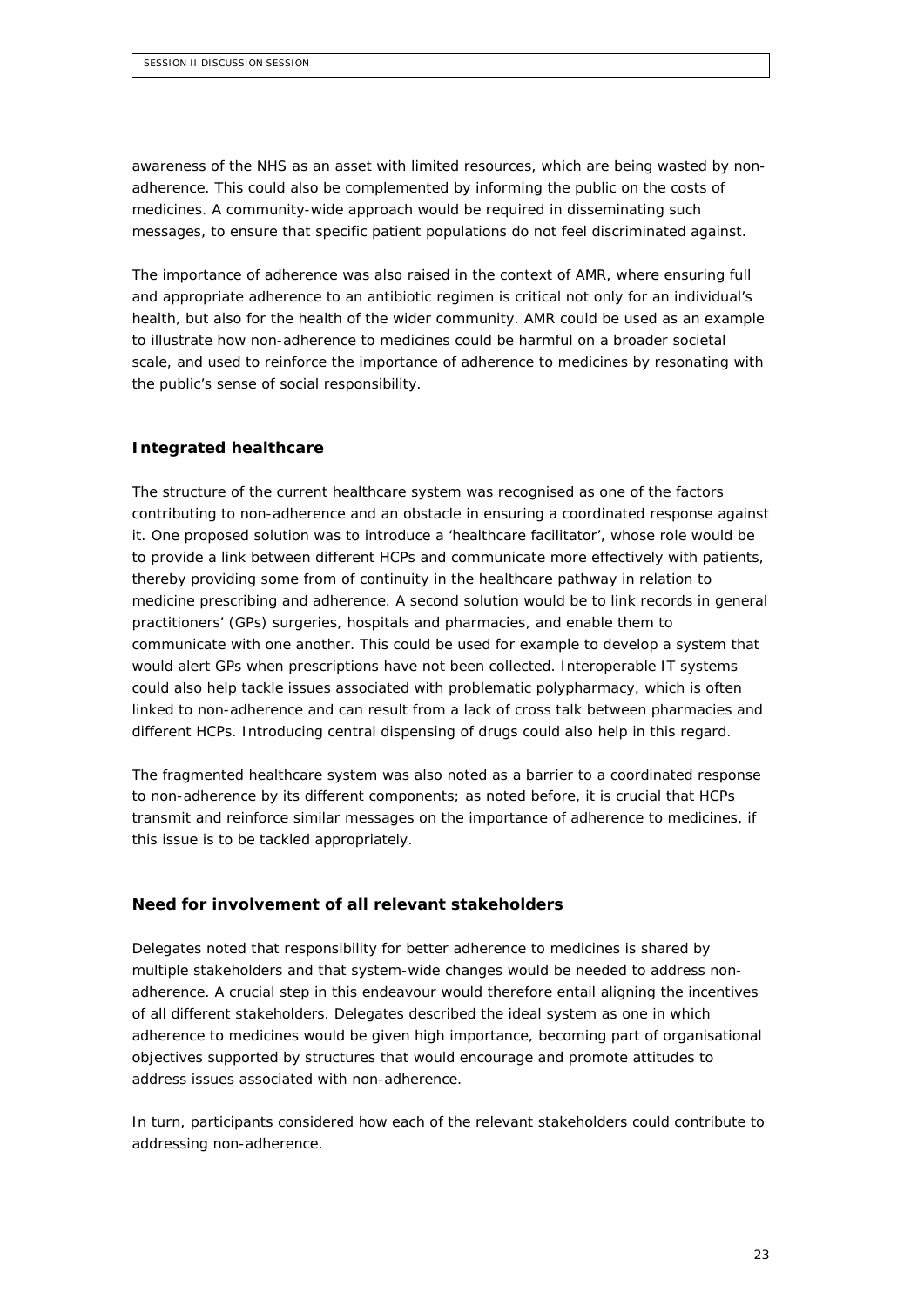#### *The regulatory sector*

Regulatory bodies, such as the Medicines and Healthcare products Regulatory Agency (MHRA) or the National Institute for Health and Care Excellence (NICE), may have a further role to play in improving adherence. The MHRA, for example, could ask for adherence data as part of submissions for regulatory approval. It was however questioned whether this would add an undesirable layer of complexity and bureaucracy to the current submission process. NICE, with its power to directly influence healthcare provision and practice, could have a prominent role to play. It is planning on reviewing its guidelines on medicines adherence in early 2015, and it will be important for it to consider the various aspects raised in these discussions. $^{22}$  $^{22}$  $^{22}$ 

#### *The pharmaceutical industry*

Participants felt that the pharmaceutical industry could also play a greater role in tackling non-adherence to medicines. It was suggested that industry could collect post-marketing authorisation feedback on drugs, and correspondingly, seek to improve their design and delivery in order to improve adherence. It was acknowledged, however, that this would be a costly and relatively slow process. It was also pointed out that the question of adherence should be considered early in the drug development process.

#### *Healthcare practitioners*

As mentioned previously, delegates thought that increased integration within the healthcare sector would enhance adherence. Specifically, in addition to the role of physicians, it was highlighted that nurses could take part in the dialogue with patients. However, it was acknowledged that nurses, similar to other HCPs, have limited time resources. Delegates considered the possibility of introducing 'field nurses', who would be responsible for visiting groups of patients in their homes to monitor and advise on taking medicines appropriately. It transpired that some pharmaceutical companies had already hired nurses specifically for this purpose.

#### *Pharmacies*

It was also noted that pharmacies could play a greater role in supplementing medicine dispensing with patient-tailored advice. Setting up pharmacies as part of GP surgeries was put forward as a way of enabling better communication between GPs and pharmacies; although it was acknowledged that due to lack of physical space in surgeries and potential financial burden to GPs, this might not be easily feasible, particularly in smaller GP surgeries.

#### *Patients*

Whilst it was noted that the problem of non-adherence did not lie solely with patients but also in the wider healthcare system, it was recognised that patients do have a role to play. For example, as highlighted before, education and communication with HCPs would help to develop greater recognition of the value of the healthcare system, which has limited resources that should be used responsibly. Better awareness of the issues relating to non-adherence would also help. It was emphasised that all actions to address non-

<span id="page-23-0"></span> <sup>22</sup> National Institute for Health and Care Excellence (2009). *Medicines adherence: Involving patients in decisions about prescribed medicines and supporting adherence*. <http://www.nice.org.uk/guidance/CG76>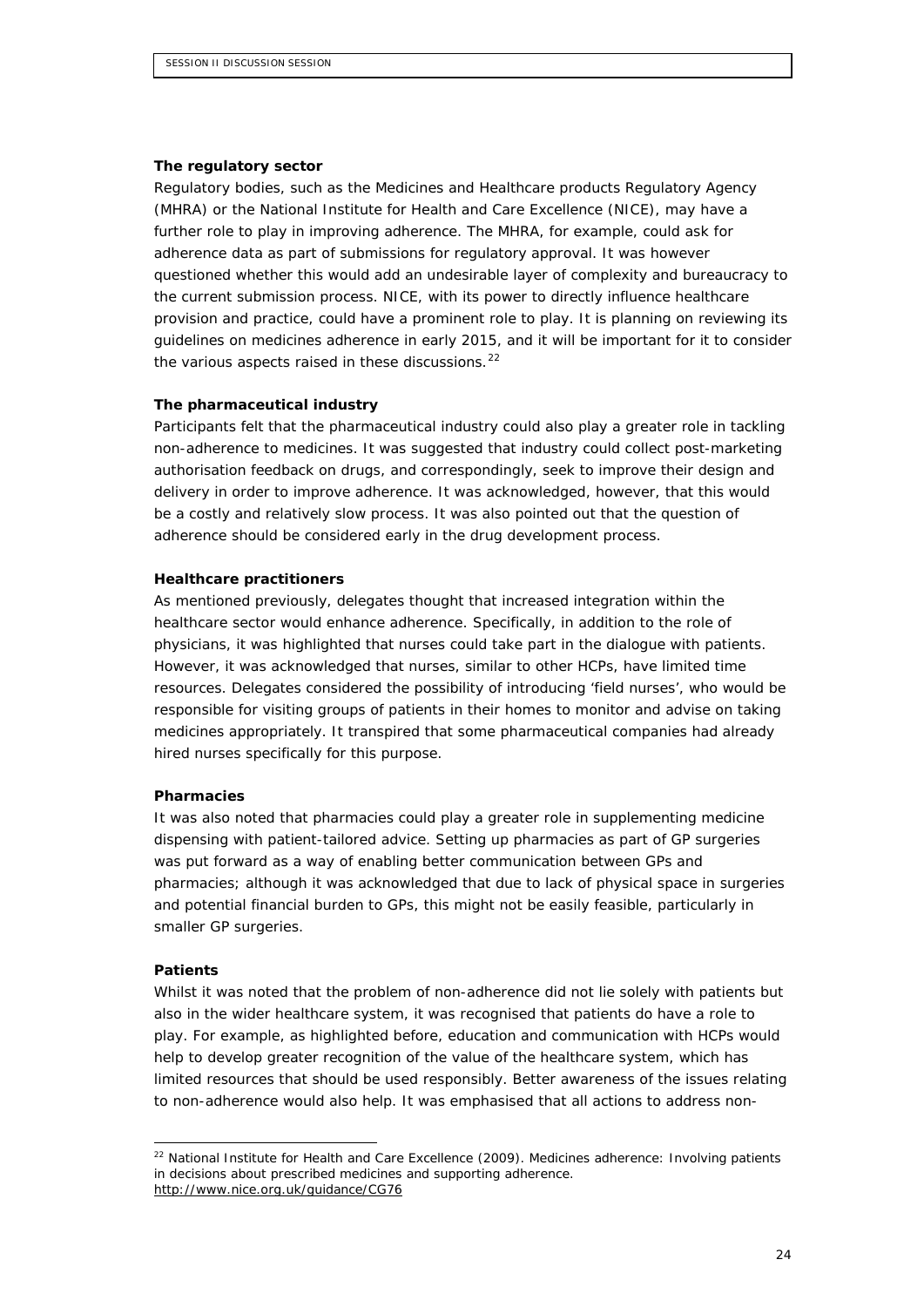adherence should be undertaken in close collaboration with patient groups. For example, the views of patient representatives on NICE's Citizens Council could be sought when it undertakes its review of its medicines adherence guidelines in 2015. $^{23}$  $^{23}$  $^{23}$ 

## **Technology**

Participants recognised that digital technology has the potential to transform healthcare; some even described it as the 'blockbuster drug of the 21<sup>st</sup> century'.

There are various technologies currently available that could help improve adherence. For example, systems have been developed to remind people to take their medicines, including watches, automated pill boxes and mobile phone applications (apps). Trials have demonstrated that text messages sent to remind patients to take their medicines can improve adherence.<sup>[24,](#page-24-1)[25](#page-24-2)</sup> Additionally, a variety of technologies offer the possibility of monitoring adherence. Examples include micro-chipped pill containers or pre-loaded blister packs programmed to dispense the correct medication at the correct times, and sensors which once ingested emit a signal received by a patch on the skin.<sup>[26,](#page-24-3)[27](#page-24-4)</sup>

Mobile healthcare may also contribute to better communication between patients and HCPs. For example, it was mentioned that health apps could be used to provide information to patients and help them better manage their condition. At the same time, these technologies could supply HCPs with a richer source of information about their patients, beyond the limited information that can be obtained through short medical consultations. However, the use of digital applications should be carefully considered and individually tailored: there is a fine line between feeling cared for and being monitored, and this threshold varies between different individuals.

Overall, whilst delegates recognised the great potential technology holds in improving adherence to medicines, it was emphasised that it should not be used as a substitute for personal contact between HCPs and patients.

#### **Research**

It was recognised by all the sectors represented at the meeting that more research into the extent and underlying causes of non-adherence is needed to design intelligent solutions. To achieve this, delegates noted that research groups specifically dedicated to

<span id="page-24-1"></span><span id="page-24-0"></span> <sup>23</sup> <https://www.nice.org.uk/get-involved/citizens-council>

<sup>24</sup> Broomhead S & Mars M (2012). *Retrospective return on investment analysis of an electronic treatment adherence device piloted in the Northern Cape Province.* Telemedicine and e-Health **18**, 24-31.

<span id="page-24-2"></span><sup>25</sup> Wald D *et al*. (2014). *Randomised Trial of Text Messaging on Adherence to Cardiovascular Preventive Treatment (INTERACT Trial)*. PLoS One. **9**, e114268.

<span id="page-24-3"></span><sup>26</sup> Arnet I, Walter P & Hersberger K (2013). *Polymedication Electronic Monitoring System (POEMS) –*

*a new technology for measuring adherence.* Frontiers in Pharmacology **4**, 26.

<span id="page-24-4"></span><sup>&</sup>lt;sup>27</sup> <http://www.proteus.com/technology/digital-health-feedback-system/>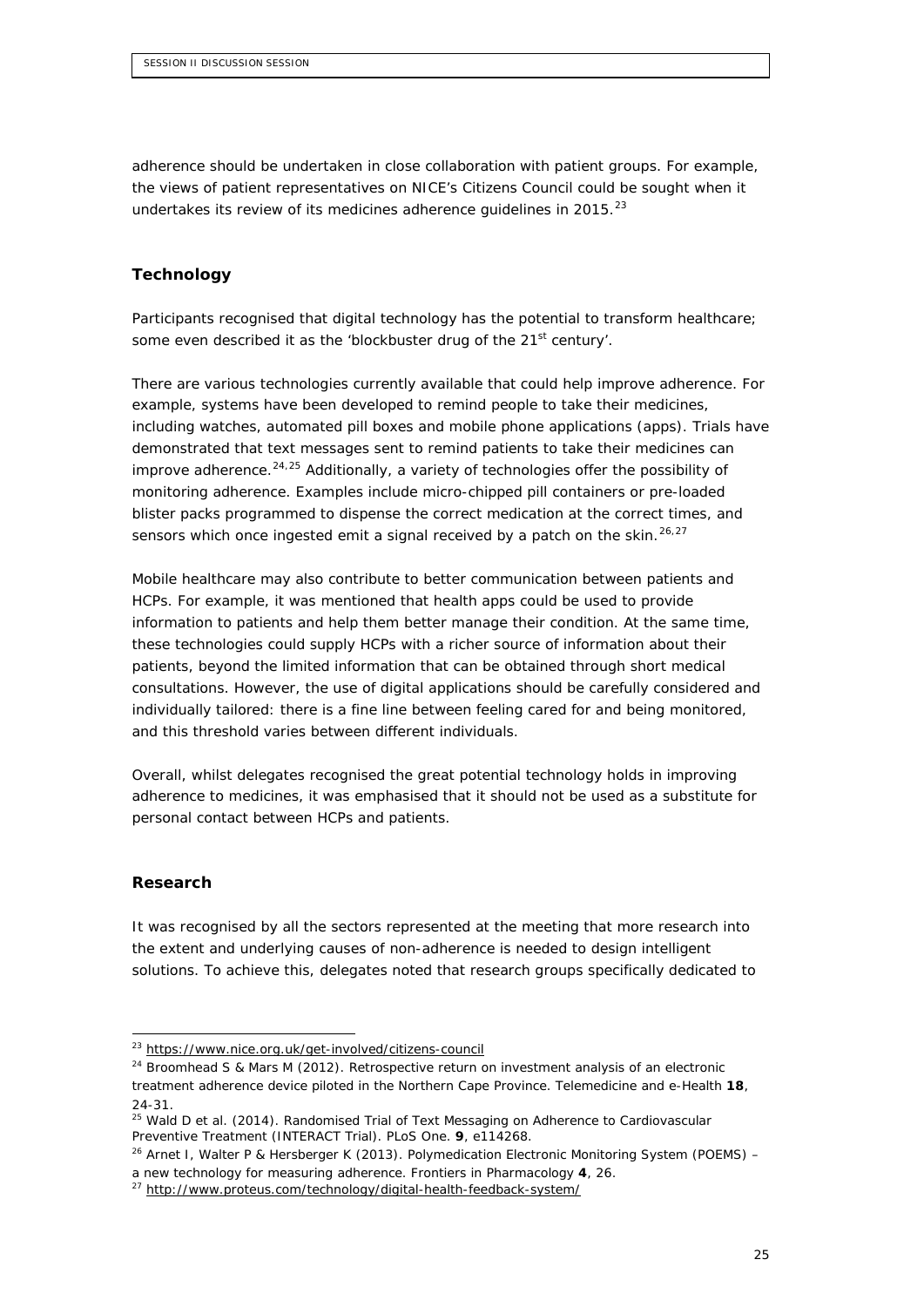this area should be established, and appropriate sources of funding made available to support their research.

Participants discussed the sources and tools for conducting research on adherence, and emphasised that more real-world data on drugs should be collected, following postmarketing authorisation. This could include information on adherence as well as on patients' perspectives and experiences, all of which should be rigorously analysed. Equally, developing reliable measurement tools for tracking adherence is needed, as a necessary prerequisite for obtaining meaningful data. Participants were keen to emphasise that while accurate measurement of adherence is important, ultimately the major criterion in evaluating treatments remains the patient outcomes.

Specifically in relation to randomised clinical trials (RCTs), delegates suggested that RCTs should explore producing a standardised set of outcomes that would enable reliable comparison of results of different trials. The COMET (Core Outcome Measures in Effectiveness Trials) Initiative was listed as an example of enterprise that seeks to develop such a standardised set of outcomes.<sup>[28](#page-25-0)</sup> Delegates also considered the importance of collecting data on patients' perspectives of taking part in trials, which could be informative in predicting drug adherence in the real world. The MRC North West Hub for Trials Methodology Research is one of a number of organisations looking at designing patient-centred trials, and this work offers possible avenues for exploring this idea further.<sup>[29](#page-25-1)</sup>

#### **Concluding thoughts**

The meeting concluded with each of the speakers highlighting what they considered to be the key priorities to make progress in improving adherence to medicines. It was thought that greater priority should be given to tackling the challenge of non-adherence, should the healthcare system wish to succeed in ensuring best outcomes for patients. It was also suggested that all stakeholders needed to acknowledge that the problem of nonadherence lies within the wider healthcare system – not just with patients – and that a coordinated response from the whole community would be necessary to address this issue. A deeper understanding of the root causes would inform how to best allocate effort and resources in addressing non-adherence. Enhanced engagement and communication with patients was deemed to be vital, as was involving patients in choosing treatment options, should they desire to participate more in their own healthcare. Incorporating into medical training messages on medicines adherence, communication with patients, and including patients' choices in treatment decisions, was thought be a first step in tackling non-adherence. It was also suggested that tools to better assess the prevalence and nature of the problem, and new technologies, such as reminders, automated pill boxes and mobile phone applications, should be utilised to their full potential to enhance medicines adherence. These technologies should complement, not substitute, the work of healthcare providers.

<span id="page-25-0"></span> <sup>28</sup> <http://www.comet-initiative.org/>

<span id="page-25-1"></span><sup>&</sup>lt;sup>29</sup> <http://www.liv.ac.uk/translational-medicine/departmentsandgroups/nwhtmr/>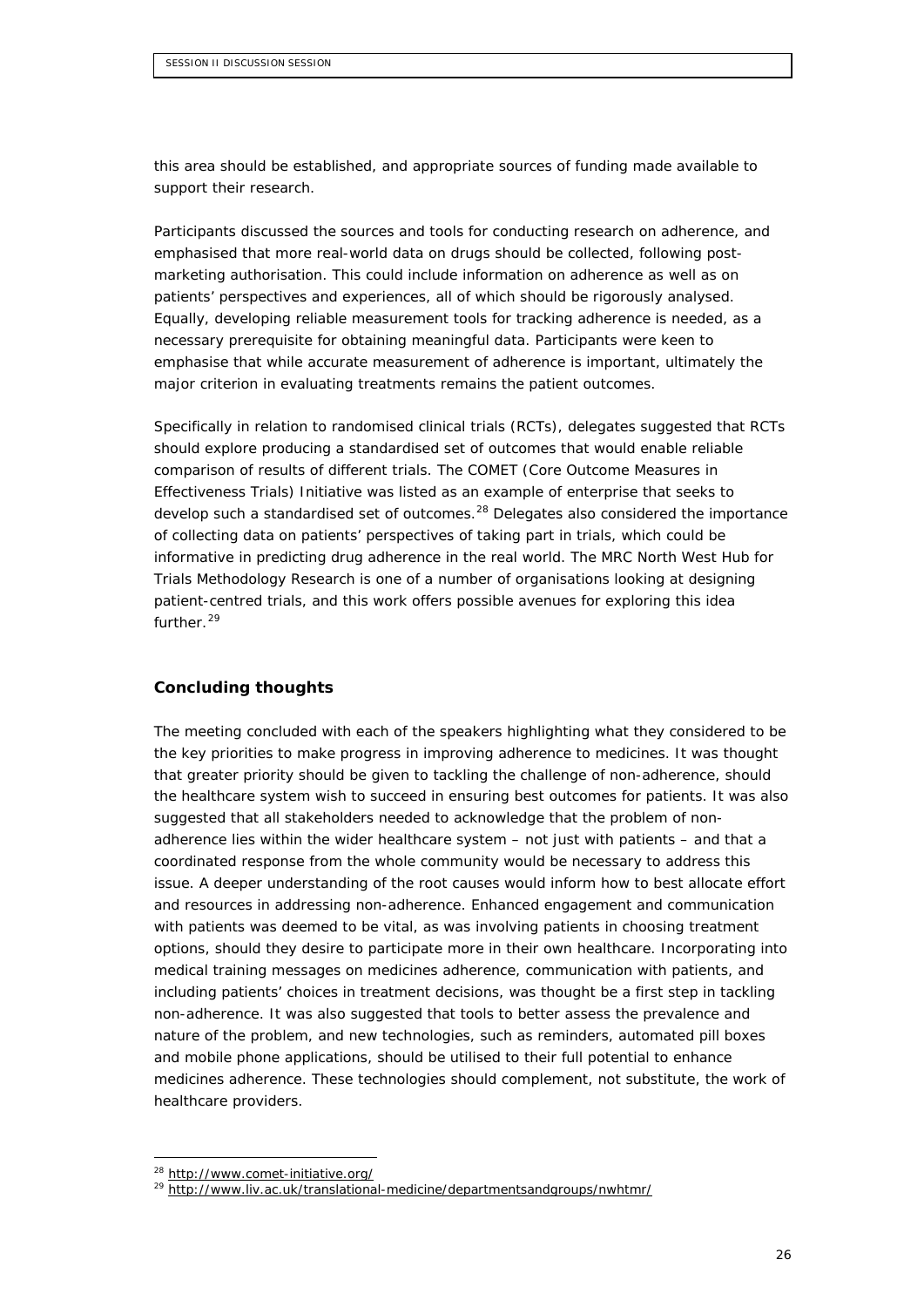# Appendix I Programme

03 December 2014 at the Academy of Medical Sciences, 41 Portland Place, London W1B 1QH.

| $09:30 - 10:00$                                   | Registration with tea/coffee                                                     |  |  |  |
|---------------------------------------------------|----------------------------------------------------------------------------------|--|--|--|
| Session 1 - Introduction                          |                                                                                  |  |  |  |
| Chair: Sir Alasdair Breckenridge CBE FRSE FMedSci |                                                                                  |  |  |  |
| $10:00 - 10:10$                                   | Welcome                                                                          |  |  |  |
|                                                   | Sir Alasdair Breckenridge CBE FRSE FMedSci, Former Chairman, MHRA                |  |  |  |
| $10:10 - 10:30$                                   | Behavioural aspects of patient adherence                                         |  |  |  |
|                                                   | Professor Rob Horne, Professor of Behavioural Medicine, University               |  |  |  |
|                                                   | College London                                                                   |  |  |  |
| $10:30 - 10:50$                                   | Economics of patient adherence                                                   |  |  |  |
|                                                   | Professor David Taylor, Professor of Pharmaceutical and Public Health            |  |  |  |
|                                                   | Policy, University College London School of Pharmacy                             |  |  |  |
| $10:50 - 11:10$                                   | Measurement of patient adherence                                                 |  |  |  |
|                                                   | Professor John Urquhart, Senior Scientific Advisor and Co-Founder,               |  |  |  |
|                                                   | AARDEX-MWV Healthcare                                                            |  |  |  |
| $11:10 - 11:30$                                   | Ethics of patient adherence                                                      |  |  |  |
|                                                   | Professor Richard Ashcroft, Professor of Bioethics, Queen Mary University        |  |  |  |
|                                                   | of London                                                                        |  |  |  |
| $11:30 - 11:50$                                   | Overview of current policies surrounding patient adherence                       |  |  |  |
|                                                   | (globally)                                                                       |  |  |  |
|                                                   | Dr Keith Ridge CBE, Chief Pharmaceutical Officer, Department of Health           |  |  |  |
| $11:50 - 12:00$                                   | Summing up                                                                       |  |  |  |
|                                                   | Sir Alasdair Breckenridge CBE FRSE FMedSci, Former Chairman, MHRA                |  |  |  |
| $12:00 - 13:00$                                   | Lunch                                                                            |  |  |  |
| <b>Session 2 - Discussion session</b>             |                                                                                  |  |  |  |
|                                                   | Chair: Professor Tim Higenbottam FRCP FFPM                                       |  |  |  |
| $13:00 - 14:30$                                   | Group session to discuss key challenges, opportunities and                       |  |  |  |
|                                                   | implementable ideas, including discussion around the following                   |  |  |  |
|                                                   | topics:<br>Is addressing the issue of non-adherence to medicines a priority for  |  |  |  |
|                                                   | the healthcare system?                                                           |  |  |  |
|                                                   | What are the key challenges and how can they best be tackled at the<br>$\bullet$ |  |  |  |
|                                                   | level of:                                                                        |  |  |  |
|                                                   | 1. The individual?                                                               |  |  |  |
|                                                   | 2. Organisations?                                                                |  |  |  |
|                                                   | 3. Society?                                                                      |  |  |  |
|                                                   | Solutions may include for example enhanced communication, system                 |  |  |  |
|                                                   | change, advances in technology, amongst others.                                  |  |  |  |
|                                                   | How can we develop integrated strategies that can operate at all                 |  |  |  |
|                                                   | three levels?                                                                    |  |  |  |
| $14:30 - 15:00$                                   | Tea/coffee break                                                                 |  |  |  |
| $15:00 - 15:30$                                   | Feedback                                                                         |  |  |  |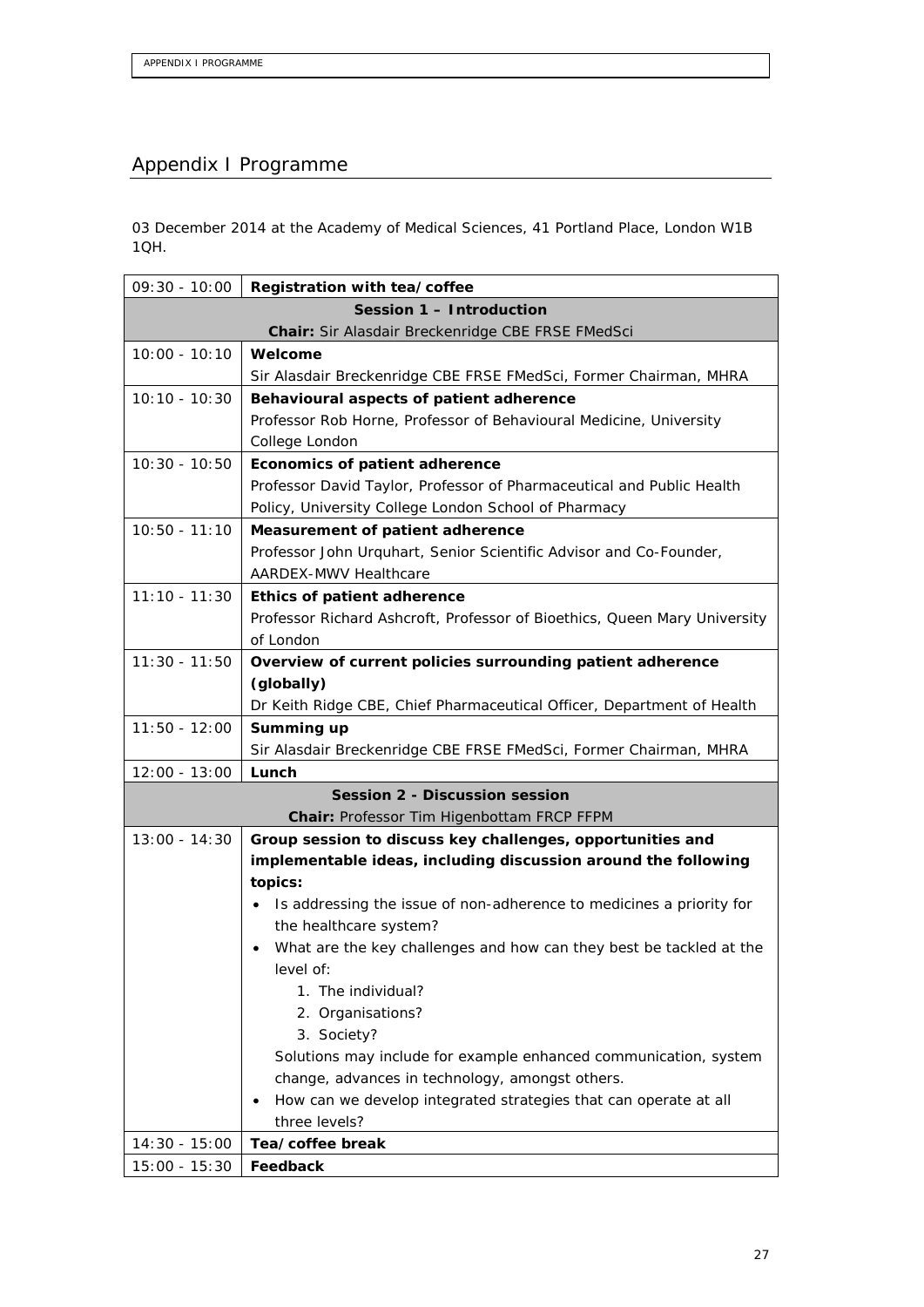|               | Chair: Professor Tim Higenbottam FRCP FFPM, Director of Research and |
|---------------|----------------------------------------------------------------------|
|               | Development, AllergyTherapeutics Ltd                                 |
| 15:30 - 15:50 | <b>Plenary discussion session</b>                                    |
|               | Sir Alasdair Breckenridge CBE FRSE FMedSci, Former Chairman, MHRA    |
| 15:50 - 16:00 | Summing up and next steps                                            |
|               | Sir Alasdair Breckenridge CBE FRSE FMedSci, Former Chairman, MHRA    |
| 16:00         | Close                                                                |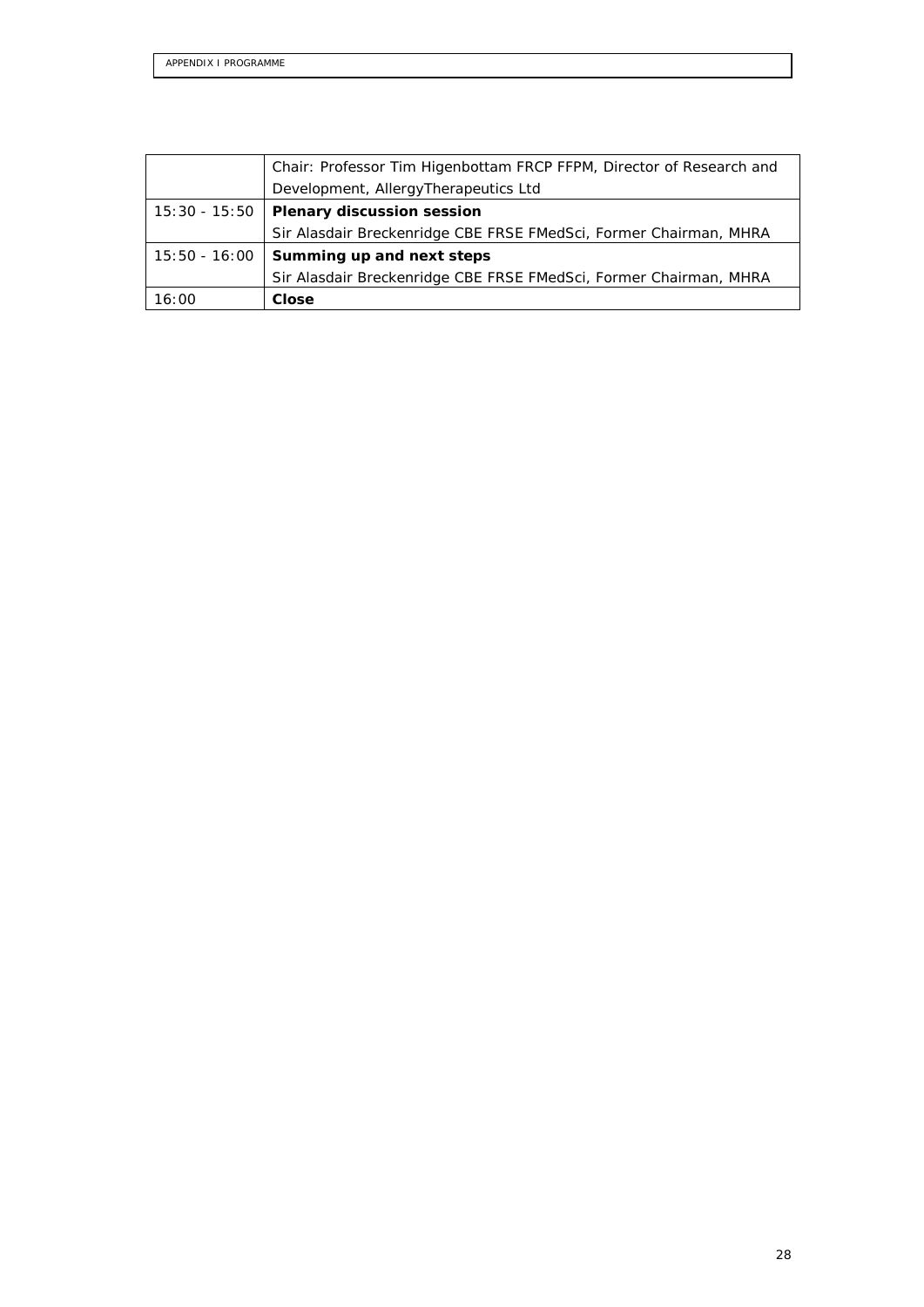# Appendix II Delegates

**Dr Dipti Amin**, Senior Vice President and Chief Compliance Officer, Quintiles **Professor Richard Ashcroft**, Professor of Bioethics, Queen Mary University of London **Professor Nick Barber**, Director of Research, Health Foundation **Ms Nina Barnett**, Consultant Pharmacist, Care of Older People, Northwick Park Hospital **Dr Paula Boddington**, Stipendiary Lecturer in Philosophy, University of Oxford **Mr Matt Bonam**, Pharmaceutical Project Director, Intelligent Pharmaceuticals, AstraZeneca **Professor Christine Bond**, Chair in General Practice & Primary Care, University of Aberdeen **Dr Keith Bragman PFPM**, President, Faculty of Pharmaceutical Medicine Sir Alasdair Breckenridge FMedSci (Chair), Former Chairman, MHRA **Ms Mair Davies**, Chair, Welsh Pharmacy Board **Mr Simon Denegri**, Senior NIHR National Director for Public Participation and Involvement in Research, NIHR **Mr Mark Duman**, Non-Executive Director, Patient Information Forum **Dr Sarah Edwards**, Senior Lecturer in Research Ethics and Governance, University College London **Professor Andrew Farmer**, Professor of General Practice, University of Oxford **Professor Albert Ferro**, Professor of Cardiovascular Clinical Pharmacology and Honorary Consultant Physician, King's College London **Mr Bruce Hellman**, CEO and Co-founder, uMotif **Mr Mark Hicken**, Managing Director UK & Ireland, Janssen **Professor Tim Higenbottam** (Chair), Director of Research and Development, AllergyTherapeutics Ltd **Professor Rob Horne**, Professor of Behavioural Medicine, University College London **Mr Alan How**, Head of Devices and Digital Health, Merck Serono **Dr Ian Hudson**, Chief Executive, MHRA **Ms Joanna Hulme**, Associate Director – Medicines Advice (Medicines and Prescribing Centre), NICE **Dr Charles Lowe**, President Telemedicine and e-health section, Royal Society of Medicine **Dr Andrew Makin**, Head of Clinical Strategy – Europe, Otsuka **Dr Isabelle Moulon**, Head of Patients and Healthcare Professionals, European Medicines Agency **Dr Mine Orlu-Gul**, Chair, Academy of Pharmaceutical Sciences Age Related Medicines Focus Group **Dr Mitesh Patel**, NIHR Academic Clinical Lecturer in Respiratory Medicine, University of Nottingham **Dr Charles Phillips**, Advocacy Committee, Faculty of Pharmaceutical Medicine **Dr Bina Rawal**, Director of Medical, Innovation and Research, ABPI **Dr Sian Rees**, Director, Oxford Health Experiences Research Group **Dr Keith Ridge**, Chief Pharmaceutical Officer, Department of Health **Dr George Savage**, Co-Founder, Chief Medical Officer, Proteus **Mr Ed Tallis**, Director of Customer Solutions, GSK **Professor David Taylor,** Professor of Pharmaceutical and Public Health Policy, UCL

School of Pharmacy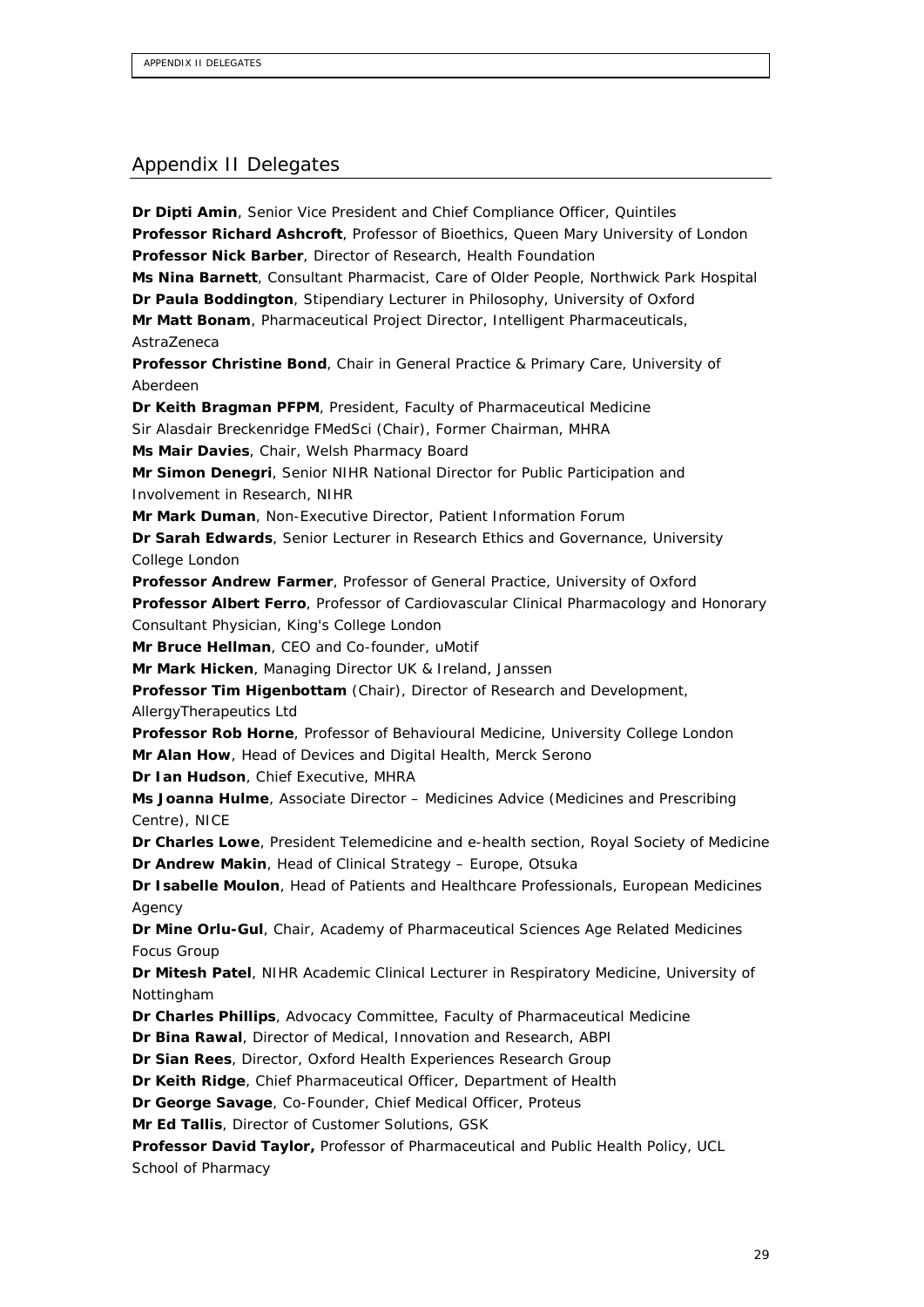**Professor Stephanie Taylor**, Professor in Public Health and Primary Care, Queen Mary University of London

**Professor John Urquhart**, Senior Scientific Advisor and Co-Founder, AARDEX-MWV Healthcare

**Dr James Wilson**, Lecturer in Philosophy and Health, University College London

**Secretariat** 

**Dr Claire Cope**, Policy Officer, Academy of Medical Sciences

**Dr Ben Cottam**, Policy and Communications Officer, Faculty of Pharmaceutical Medicine

**Mr Nenad Medic**, Policy Intern, Academy of Medical Sciences

**Dr Rachel Richardson**, Policy Intern, Academy of Medical Sciences

**Dr Naho Yamazaki**, Head of Policy, Academy of Medical Sciences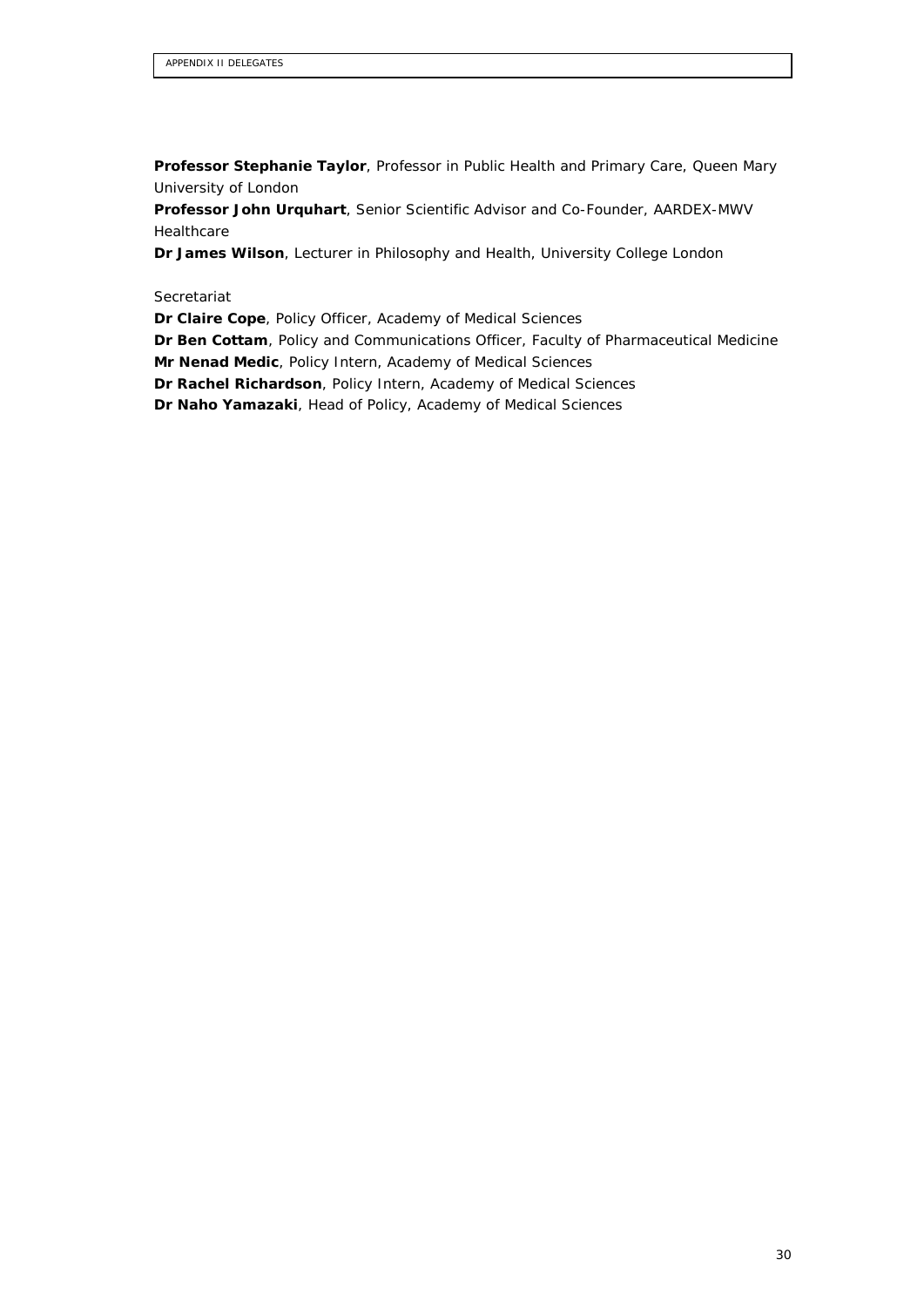# Appendix III References for the tables describing medicines and adherence policies in the UK and beyond

<sup>1</sup> World Health Organization (2003). *Adherence to Long Term Therapies: Evidence for Action*.<http://apps.who.int/medicinedocs/pdf/s4883e/s4883e.pdf>

<sup>2</sup> Nieuwlaat R *et al*. (2014). *Interventions for enhancing medication adherence*. Cochrane Database of Systematic Reviews **11** <http://onlinelibrary.wiley.com/doi/10.1002/14651858.CD000011.pub4/abstract>

 $3$  The Joint Task Force on Medicines Partnership (2002). <http://www.publications.parliament.uk/pa/cm200405/cmselect/cmhealth/42/42we23.htm>

<sup>4</sup> Department of Health Contractual Framework for Community Pharmacy (2005). [http://webarchive.nationalarchives.gov.uk/20050418183224/http://dh.gov.uk/en/Policya](http://webarchive.nationalarchives.gov.uk/20050418183224/http:/dh.gov.uk/en/Policyandguidance/Medicinespharmacyandindustry/Communitypharmacycontractualframework/index.htm) [ndguidance/Medicinespharmacyandindustry/Communitypharmacycontractualframework/in](http://webarchive.nationalarchives.gov.uk/20050418183224/http:/dh.gov.uk/en/Policyandguidance/Medicinespharmacyandindustry/Communitypharmacycontractualframework/index.htm) [dex.htm](http://webarchive.nationalarchives.gov.uk/20050418183224/http:/dh.gov.uk/en/Policyandguidance/Medicinespharmacyandindustry/Communitypharmacycontractualframework/index.htm)

<sup>5</sup> Department of Health (2008). *Pharmacy in England - Building on Strengths, Delivering the Future (Cm 7341)*.

[https://www.gov.uk/government/uploads/system/uploads/attachment\\_data/file/228858/](https://www.gov.uk/government/uploads/system/uploads/attachment_data/file/228858/7341.pdf) [7341.pdf](https://www.gov.uk/government/uploads/system/uploads/attachment_data/file/228858/7341.pdf)

<sup>6</sup> National Institute for Health and Care Excellence (2009). *Medicines adherence: Involving patients in decisions about prescribed medicines and supporting adherence*. <http://www.nice.org.uk/guidance/cg76>

 $7$  York Health Economic Consortium & School of Pharmacy, University of London (2010). *Evaluation of the Scale, Causes and Costs of Waste Medicines.*

[http://discovery.ucl.ac.uk/1350234/1/Evaluation\\_of\\_NHS\\_Medicines\\_Waste\\_\\_web\\_public](http://discovery.ucl.ac.uk/1350234/1/Evaluation_of_NHS_Medicines_Waste__web_publication_version.pdf) [ation\\_version.pdf](http://discovery.ucl.ac.uk/1350234/1/Evaluation_of_NHS_Medicines_Waste__web_publication_version.pdf)

Department of Health (2012). *Improving the use of medicines and reducing waste: An action plan*. [https://www.gov.uk/government/publications/action-plan-for-improving-the](https://www.gov.uk/government/publications/action-plan-for-improving-the-use-of-medicines-and-reducing-waste)[use-of-medicines-and-reducing-waste](https://www.gov.uk/government/publications/action-plan-for-improving-the-use-of-medicines-and-reducing-waste)

<sup>8</sup> Royal Pharmaceutical Society (2013). *Medicines Optimisation: Helping patients to make the most of medicines*. [http://www.rpharms.com/promoting-pharmacy-pdfs/helping](http://www.rpharms.com/promoting-pharmacy-pdfs/helping-patients-make-the-most-of-their-medicines.pdf)[patients-make-the-most-of-their-medicines.pdf](http://www.rpharms.com/promoting-pharmacy-pdfs/helping-patients-make-the-most-of-their-medicines.pdf)

<sup>9</sup> Department of Health (2014). *Innovative Medicines and Med-tech Review*. <http://www.publications.parliament.uk/pa/ld201415/ldhansrd/text/141120-wms0001.htm>

<sup>10</sup> Pharmaceutical Services Negotiating Committee. *Medicines Use Review (MUR)*. <http://psnc.org.uk/services-commissioning/advanced-services/murs/>

<sup>11</sup> Pharmaceutical Services Negotiating Committee. *Medicines Use Review (MUR)*. <http://psnc.org.uk/services-commissioning/advanced-services/murs/>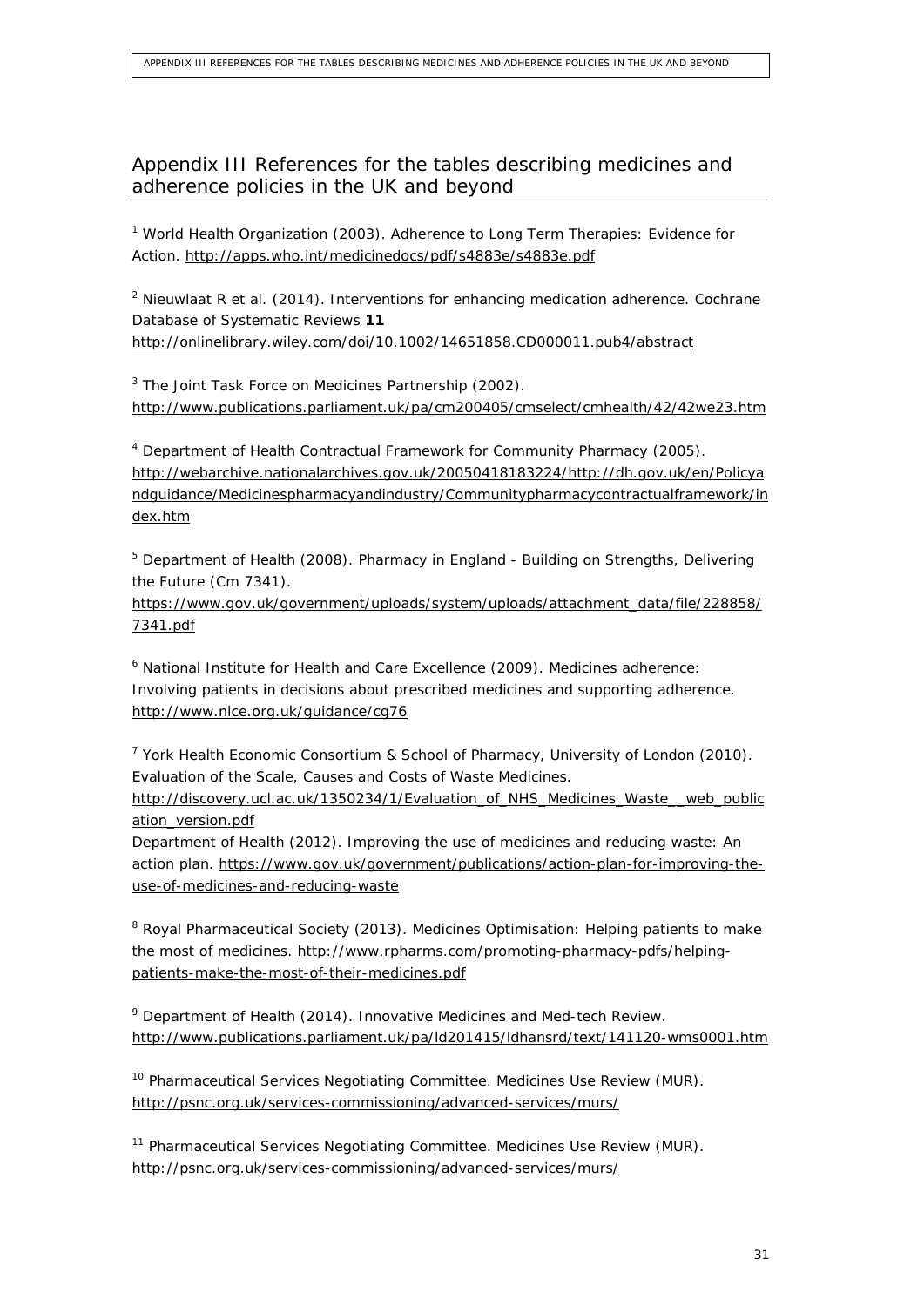<sup>12</sup> Pharmaceutical Services Negotiating Committee. *New Medicine Service (NMS)*. <http://psnc.org.uk/services-commissioning/advanced-services/nms/>

<sup>13</sup> Nottingham University School of Pharmacy & University College London School of Pharmacy (2014). *Department of Health Policy Research Programme Project 'Understanding and Appraising the New Medicines Service in the NHS in England (029/0124)'*.<http://www.nottingham.ac.uk/~pazmjb/nms/downloads/report/>

<sup>14</sup> Scottish Executive (2002). *The Right Medicine: A Strategy for Pharmaceutical Care in Scotland*.<http://www.scotland.gov.uk/Resource/Doc/158742/0043086.pdf>

<sup>15</sup> The Scottish Government (2010). *Establishing Effective Therapeutic Partnerships - A generic framework to underpin the Chronic Medication Service element of the Community Pharmacy Contract*.<http://www.scotland.gov.uk/Publications/2010/01/07144120/1>

<sup>16</sup> The Scottish Government (2013). *Prescription for Excellence: A Vision and Action Plan for the right pharmaceutical care through integrated partnerships and innovation.* <http://www.scotland.gov.uk/resource/0043/00434053.pdf>

<sup>17</sup> NHS Scotland Community Pharmacy. *Chronic Medication Service (CMS)*. [http://www.communitypharmacy.scot.nhs.uk/core\\_services/cms.html](http://www.communitypharmacy.scot.nhs.uk/core_services/cms.html)

<sup>18</sup> NHS Wales (2008). *Getting the Best Outcomes from Medicines – A Medicines Strategy for Wales*.<http://www.wales.nhs.uk/medicinesmanagement>

<sup>19</sup> All Wales Medicines Strategy Group (2008). *Getting the Best Outcomes from Medicines for Wales – Supporting Tactical Document 3: Optimal Use*. [http://www.awmsg.org/docs/awmsg/awmsgdocs/AWMSG%20medicines%20strategy%20](http://www.awmsg.org/docs/awmsg/awmsgdocs/AWMSG%20medicines%20strategy%203%20-%20Optimal%20use.pdf) [3%20-%20Optimal%20use.pdf](http://www.awmsg.org/docs/awmsg/awmsgdocs/AWMSG%20medicines%20strategy%203%20-%20Optimal%20use.pdf)

<sup>20</sup> All Wales Medicines Strategy Group (2014). *AWMSG Five-year Strategy 2013–2018 'Improving the patient's experience of medicines in Wales'*. [http://www.awmsg.org/docs/awmsg/awmsgdocs/AWMSG\\_Five-year\\_Strategy\\_2013-](http://www.awmsg.org/docs/awmsg/awmsgdocs/AWMSG_Five-year_Strategy_2013-2018.pdf) [2018.pdf](http://www.awmsg.org/docs/awmsg/awmsgdocs/AWMSG_Five-year_Strategy_2013-2018.pdf)

<sup>21</sup> Community Pharmacy Wales. *Medicines Use Reviews (MURs)*. [http://www.cpwales.org.uk/Contractors-Area/Pharmacy-Contact---Services/Advanced-](http://www.cpwales.org.uk/Contractors-Area/Pharmacy-Contact---Services/Advanced-Services/MUR-s.aspx)[Services/MUR-s.aspx](http://www.cpwales.org.uk/Contractors-Area/Pharmacy-Contact---Services/Advanced-Services/MUR-s.aspx)

<sup>22</sup> Department of Health, Social Services and Public Safety Northern Ireland (2003). *Making it better… A strategy for pharmacy in the community*. <http://www.dhsspsni.gov.uk/makingitbetter.pdf>

<sup>23</sup> Health and Social Care Board (2012). *Report of the Regional Steering Group on Medicines Adherence*.

[http://www.hscbusiness.hscni.net/pdf/MedicinesAdherence\\_Plain\\_language\\_.pdf](http://www.hscbusiness.hscni.net/pdf/MedicinesAdherence_Plain_language_.pdf)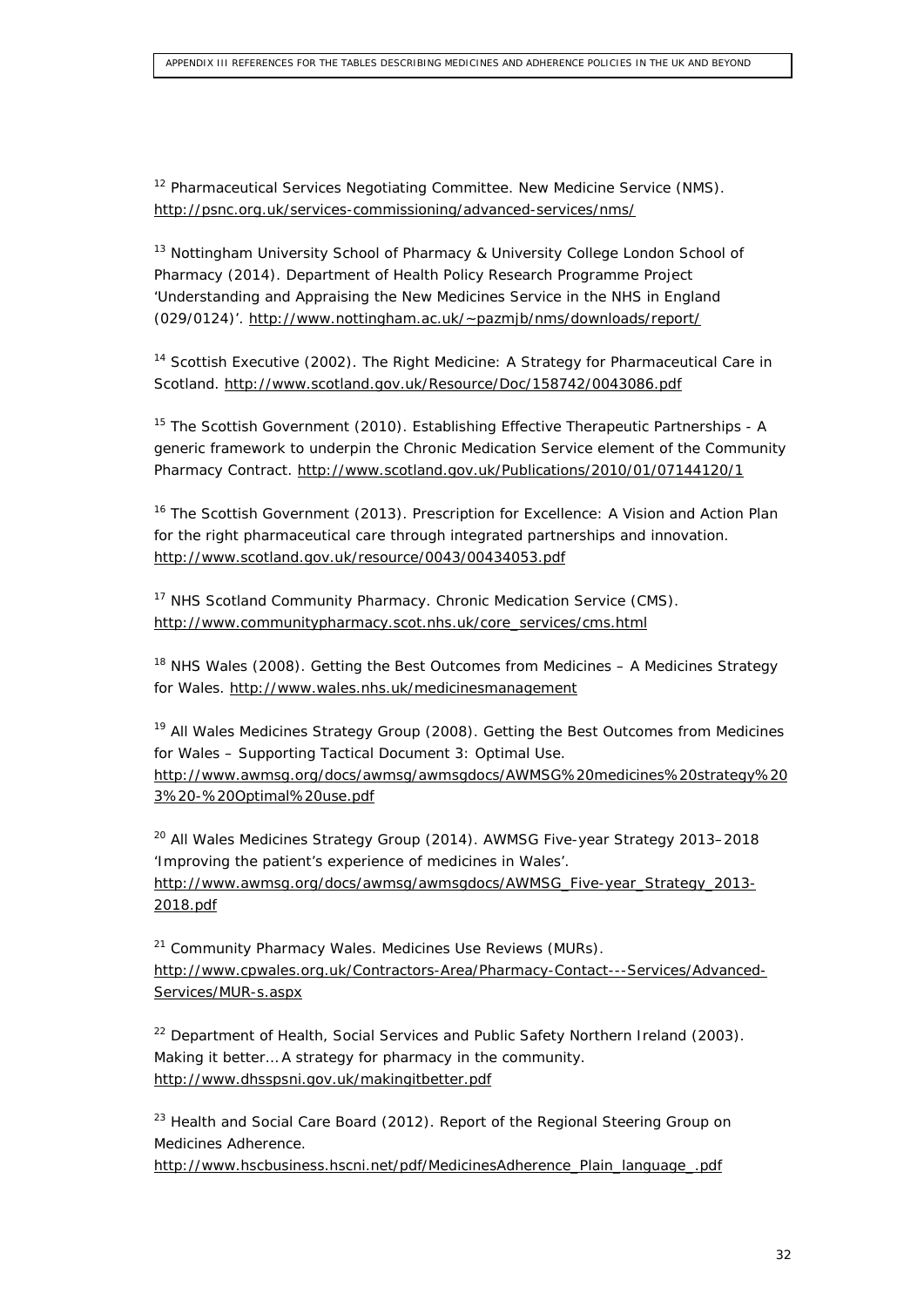$24$  Department of Health, Social Services and Public Safety Northern Ireland (2013). *Making It Better Through Pharmacy in the Community: A Five Year Strategy for Pharmacy in the Community*.<http://www.dhsspsni.gov.uk/making-it-better>

<sup>25</sup> Health and Social Care Business Services Organisation. *Managing Your Medicines Documentation*.<http://www.hscbusiness.hscni.net/services/2151.htm>

<sup>26</sup> Health and Social Care Business Services Organisation. *Medicine Use Review (MUR) Service*.<http://www.hscbusiness.hscni.net/services/2427.htm>

<sup>27</sup> US Government Printing Office (2003). *Medicare Prescription Drug, Improvement, And Modernization Act of 2003*. [http://www.gpo.gov/fdsys/pkg/PLAW-](http://www.gpo.gov/fdsys/pkg/PLAW-108publ173/html/PLAW-108publ173.htm)[108publ173/html/PLAW-108publ173.htm](http://www.gpo.gov/fdsys/pkg/PLAW-108publ173/html/PLAW-108publ173.htm)

<sup>28</sup> US Department of Health and Human Services (2012). *Closing the Quality Gap Series: Medication Adherence Interventions: Comparative Effectiveness*. [http://effectivehealthcare.ahrq.gov/index.cfm/search-for-guides-reviews-and](http://effectivehealthcare.ahrq.gov/index.cfm/search-for-guides-reviews-and-reports/?productid=1249&pageaction=displayproduct)[reports/?productid=1249&pageaction=displayproduct#6430](http://effectivehealthcare.ahrq.gov/index.cfm/search-for-guides-reviews-and-reports/?productid=1249&pageaction=displayproduct)

<sup>29</sup> The Office of the National Coordinator for Health Information Technology (2014). *Issue Brief: Medication Adherence and Health IT*. [http://www.healthit.gov/sites/default/files/medicationadherence\\_and\\_hit\\_issue\\_brief.pdf](http://www.healthit.gov/sites/default/files/medicationadherence_and_hit_issue_brief.pdf)

<sup>30</sup> Rand Corporation (2009). *A Review of Barriers to Medication Adherence: A Framework for Driving Policy Options*. [http://www.rand.org/pubs/technical\\_reports/TR765.html](http://www.rand.org/pubs/technical_reports/TR765.html)

<sup>31</sup> National Consumers League. *Script Your Future campaign*. [http://www.scriptyourfuture.org](http://www.scriptyourfuture.org/) 

 $32$  Prescriptions for a Healthy America: A Partnership for Advancing Medication Adherence. [http://adhereforhealth.org](http://adhereforhealth.org/)

<sup>33</sup> Community Care of North Carolina. *PHARMACeHOME*. [https://ph.n3cn.org/Login.aspx?ReturnUrl=%2f](https://ph.n3cn.org/Login.aspx?ReturnUrl=/)

<sup>34</sup> Beacon Community Program. *Southern Piedmont Beacon Community (Concord, NC)*. [http://www.healthit.gov/policy-researchers-implementers/southern-piedmont-beacon](http://www.healthit.gov/policy-researchers-implementers/southern-piedmont-beacon-community)**[community](http://www.healthit.gov/policy-researchers-implementers/southern-piedmont-beacon-community)** 

<sup>35</sup> Kaiser Permanente. *Medication adherence studies.* <http://share.kaiserpermanente.org/tag/medication-adherence/>

<sup>36</sup> National Institutes of Health. *Adherence Research Network*. [http://obssr.od.nih.gov/scientific\\_areas/health\\_behaviour/adherence/adherenceresearchn](http://obssr.od.nih.gov/scientific_areas/health_behaviour/adherence/adherenceresearchnetwork.aspx) [etwork.aspx](http://obssr.od.nih.gov/scientific_areas/health_behaviour/adherence/adherenceresearchnetwork.aspx)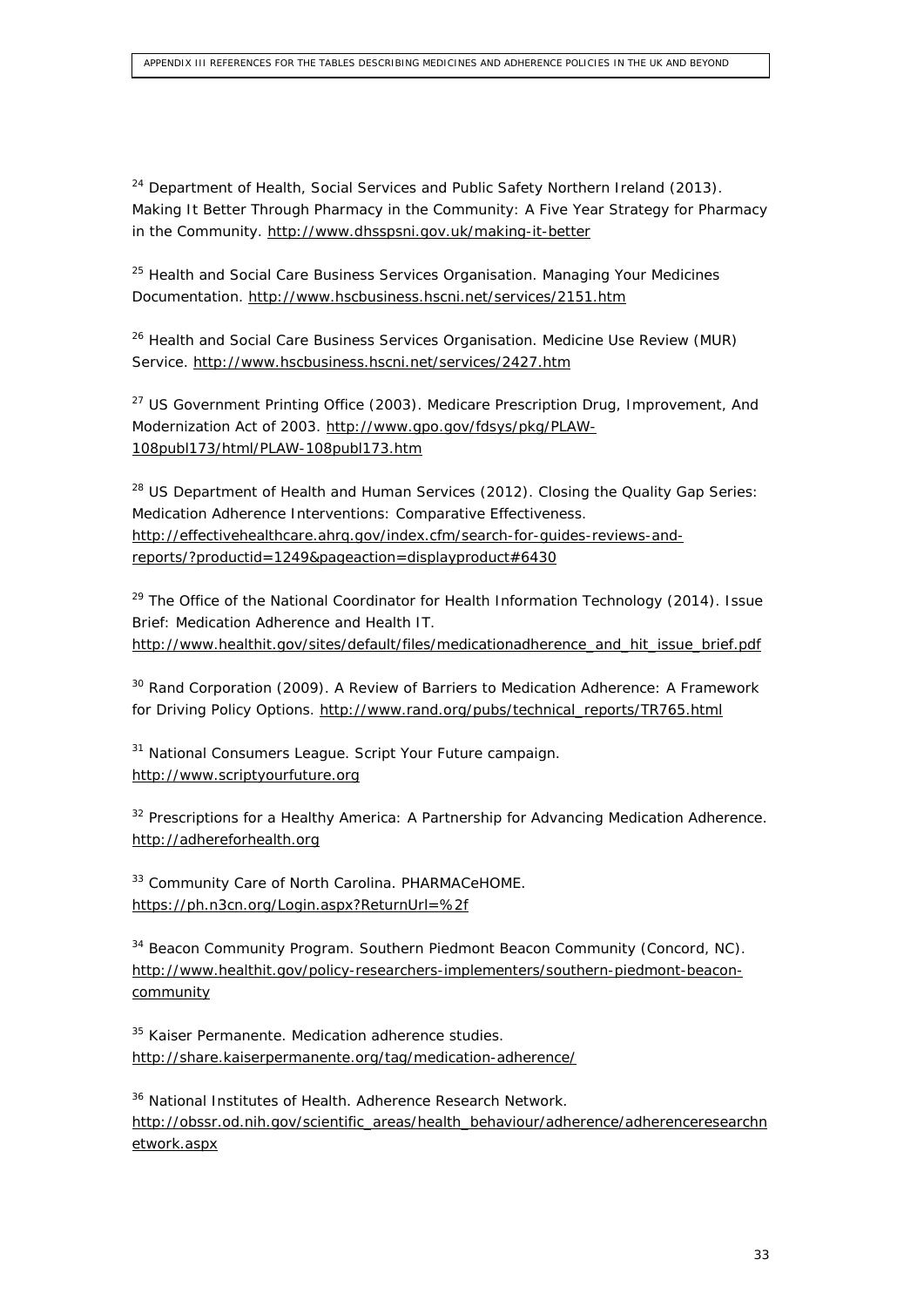<sup>37</sup> Australian Government Department of Health. *National Medicines Policy*. <http://www.health.gov.au/nationalmedicinespolicy>

<sup>38</sup> Australian Government Department of Health. *5th Community Pharmacy Agreement*. <http://5cpa.com.au/>

<sup>39</sup> National Prescribing Service MedicineWise.<http://www.nps.org.au/about-us>

<sup>40</sup> National Prescribing Service MedicineWise. *Medicines List + App*. [http://www.nps.org.au/topics/how-to-be-medicinewise/managing-your](http://www.nps.org.au/topics/how-to-be-medicinewise/managing-your-medicines/medicines-list/medicinelist-smartphone-app)[medicines/medicines-list/medicinelist-smartphone-app](http://www.nps.org.au/topics/how-to-be-medicinewise/managing-your-medicines/medicines-list/medicinelist-smartphone-app)

<sup>41</sup> Associate Minister of Health, Minister of Health (2007). *Medicines New Zealand: Contributing to good health outcomes for all New Zealanders*. <http://www.pharmac.health.nz/assets/moh-medicines-nz.pdf>

<sup>42</sup> Associate Minister of Health, Minister of Health (2010). *Actioning Medicines New Zealand 2010*. [http://www.health.govt.nz/system/files/documents/publications/actioning](http://www.health.govt.nz/system/files/documents/publications/actioning-medsnz-updated-mar2010.pdf)[medsnz-updated-mar2010.pdf](http://www.health.govt.nz/system/files/documents/publications/actioning-medsnz-updated-mar2010.pdf)

<sup>43</sup> Central TAS (2014). *Guide to the Community Pharmacy Long Term Conditions Service*. [http://www.centraltas.co.nz/LinkClick.aspx?fileticket=oCTB3yh9VFI%3d&tabid=331&mid](http://www.centraltas.co.nz/LinkClick.aspx?fileticket=oCTB3yh9VFI=&tabid=331&mid=1056) [=1056](http://www.centraltas.co.nz/LinkClick.aspx?fileticket=oCTB3yh9VFI=&tabid=331&mid=1056)

<sup>44</sup> Health Canada (2004). *A 10-year plan to strengthen healthcare*. [http://www.hc](http://www.hc-sc.gc.ca/hcs-sss/delivery-prestation/fptcollab/2004-fmm-rpm/index-eng.php)[sc.gc.ca/hcs-sss/delivery-prestation/fptcollab/2004-fmm-rpm/index-eng.php](http://www.hc-sc.gc.ca/hcs-sss/delivery-prestation/fptcollab/2004-fmm-rpm/index-eng.php)

<sup>45</sup> Health Canada (2006). *National Pharmaceuticals Strategy: Progress Report*. <http://www.hc-sc.gc.ca/hcs-sss/pubs/pharma/2006-nps-snpp/index-eng.php>

<sup>46</sup> Health Canada (2009). *A status report on the National Pharmaceutical Strategy: A Prescription Unfilled*. [http://www.healthcouncilcanada.ca/tree/2.35-](http://www.healthcouncilcanada.ca/tree/2.35-HCC_NPS_StatusReport_web.pdf) [HCC\\_NPS\\_StatusReport\\_web.pdf](http://www.healthcouncilcanada.ca/tree/2.35-HCC_NPS_StatusReport_web.pdf)

<sup>47</sup> Standing Senate Committee on Social Affairs, Science and Technology (2012). *Time for Transformative Change: A Review of the 2004 Health Accord*. <http://www.parl.gc.ca/content/sen/committee/411/soci/rep/rep07mar12-e.pdf>

<sup>48</sup> Ministry of Health British Columbia. *PharmaCare Plan Descriptions: Medication Management Services (Plan M)*. [http://www.health.gov.bc.ca/pharmacare/plans/index.html#mms](http://www.health.gov.bc.ca/pharmacare/plans/index.html)

<sup>49</sup> EU Horizon 2020: Ascertaining Barriers to Compliance project (reported 2012): series of policy recommendations – Global Risk Forum Davos (2012) Kardas P. *et al.* (2012). *Policy recommendations for improved medication adherence in Europe: the ABC Project results*. [http://www.slideshare.net/GRFDavos/policy](http://www.slideshare.net/GRFDavos/policy-recommendations-for-improved-medication-adherence-in-europe-the-abc-project-results)[recommendations-for-improved-medication-adherence-in-europe-the-abc-project-results](http://www.slideshare.net/GRFDavos/policy-recommendations-for-improved-medication-adherence-in-europe-the-abc-project-results)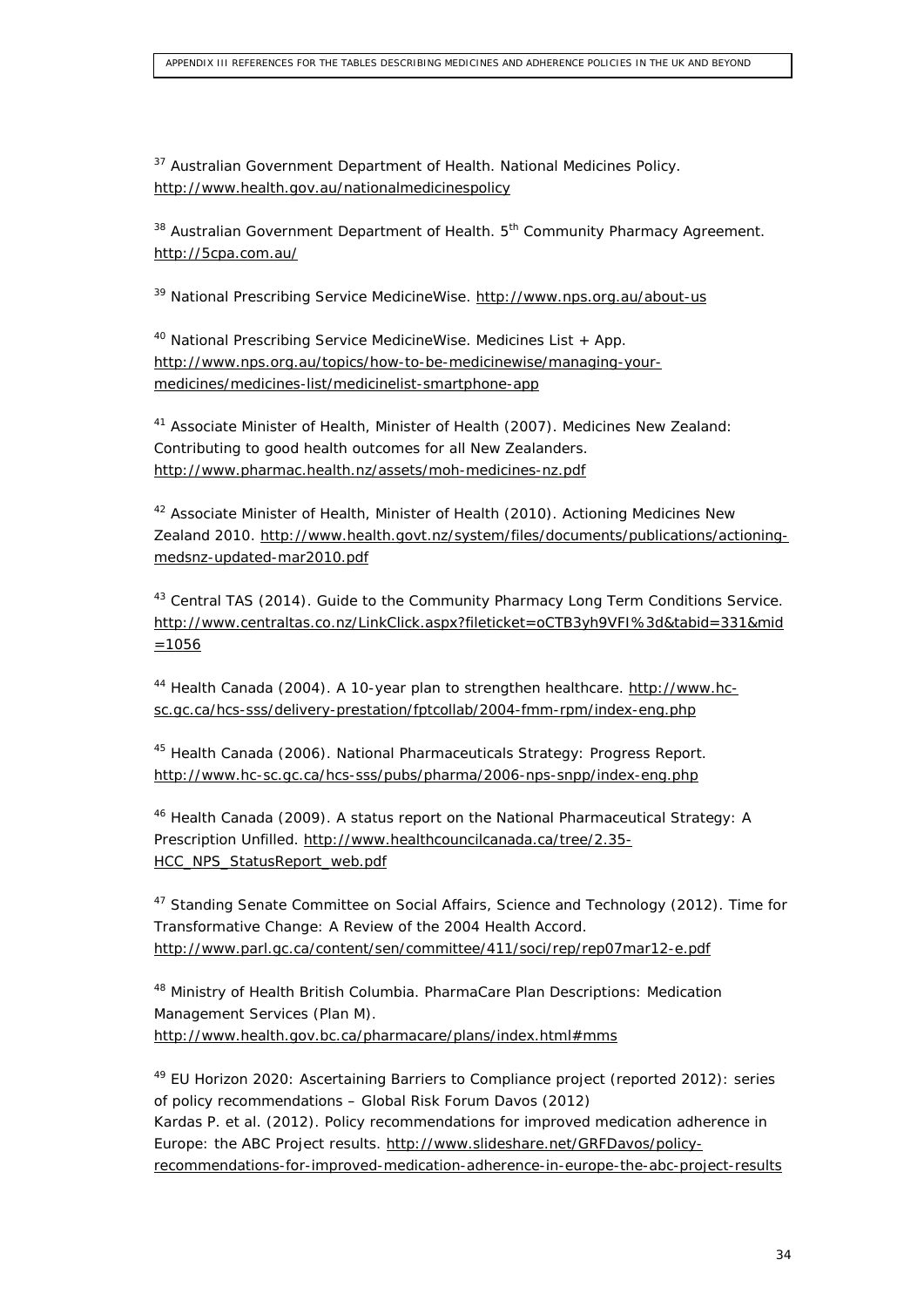<sup>50</sup> Council of Europe (2012). *Pharmaceutical Care: Policies and Practices for a Safer, More Responsible and Cost-effective Health System*. [https://www.edqm.eu/en/pharmaceutical](https://www.edqm.eu/en/pharmaceutical-care-1517.html)[care-1517.html](https://www.edqm.eu/en/pharmaceutical-care-1517.html)